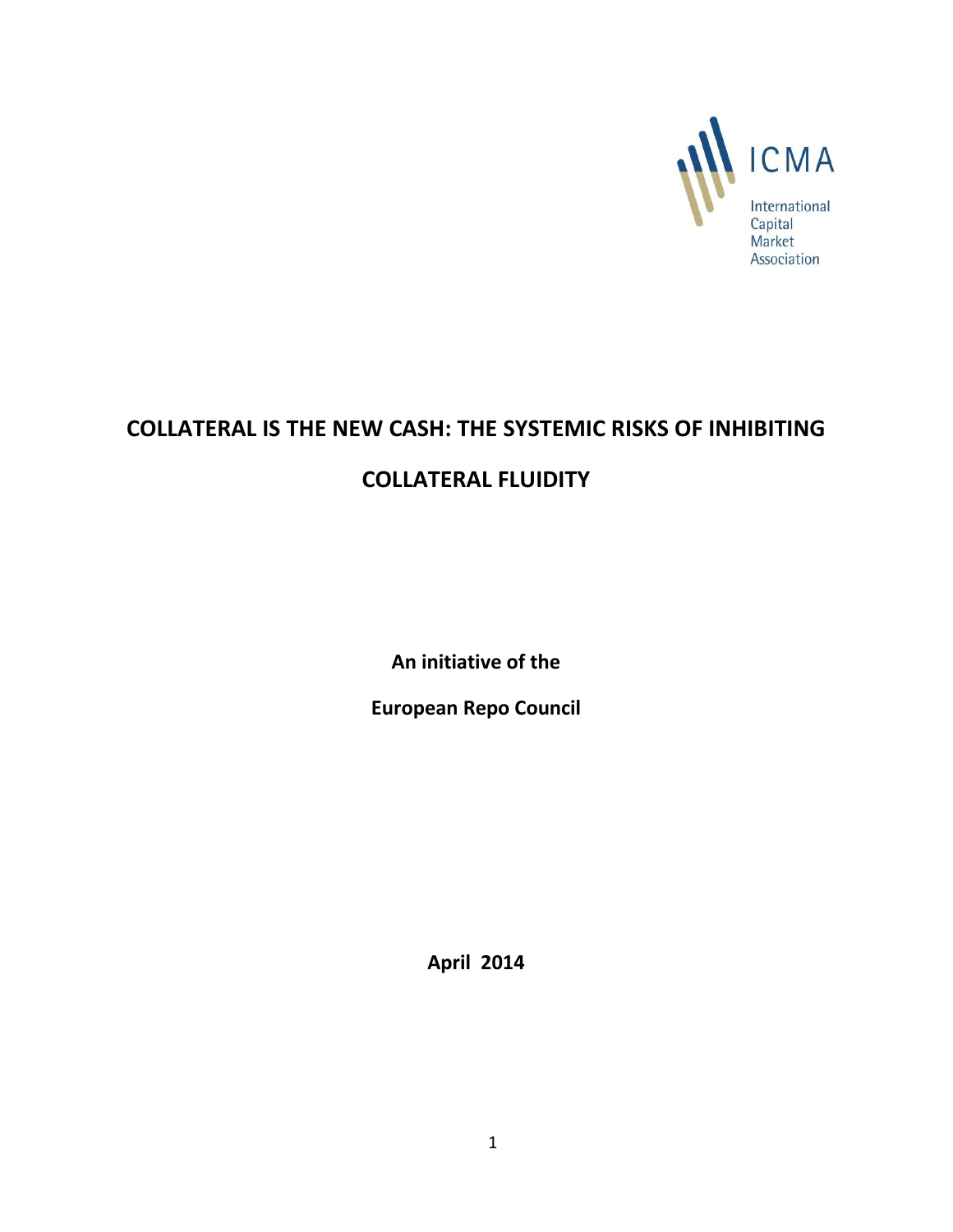This paper is an initiative of the International Capital Market Association (ICMA) European Repo Council (ERC). ICMA would like to acknowledge the significant contribution of various individuals and institutions in the development of this paper. These include market practitioners, operations experts, regulation and policy advisors, as well as external commentators.

Author: Andy Hill

April 2014

This paper is supplied for information purposes only and should not be relied upon as legal, financial or other professional advice. While the information contained herein is taken from sources believed to be reliable, ICMA does not represent or warrant that it is accurate or complete and neither ICMA nor its employees shall have any liability arising from or relating to the use of this publication or its contents.

© International Capital Market Association (ICMA), Zurich, 2014. All rights reserved. No part of this publication may be reproduced or transmitted in any form or by any means without permission from ICMA.

Contact: [erc@icmagroup.org](mailto:erc@icmagroup.org)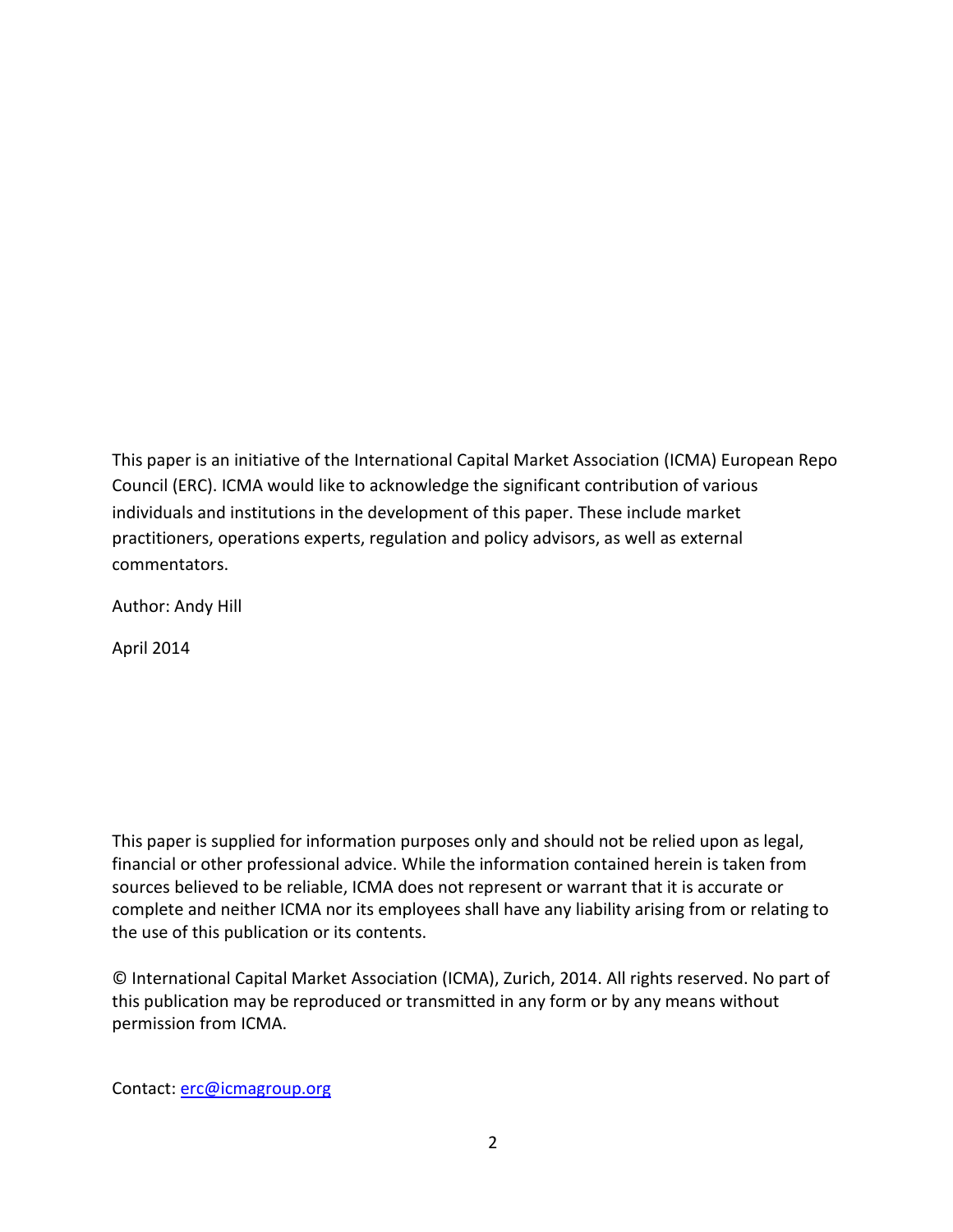### Executive Summary

- **Collateral is becoming increasingly important in the post-crisis world, driven by both a** need for more secured funding as well as regulatory requirements to reduce credit risk. In many ways, collateral has become the new cash, underpinning the smooth functioning of funding and capital markets, and, in turn, providing the basis for economic growth.
- The expected increase in demand for collateral may lead to demand-supply imbalances. However, these may prove to be short-term, localized, and in time corrected by increased prices for high quality assets as well as other exogenous factors.
- What is more important is collateral fluidity, which allows collateral to move around the system to meet varying demand conditions across the financial markets landscape.
- Collateral fluidity requires both robust and efficient settlements infrastructure (the 'plumbing'), as well as bank funding desks that are able to source, price, manage, and mobilize collateral (the 'pump').
- **The new market environment requires that banks, investors, and market users become** adept at managing their liquidity, collateral, and risk. Collateral optimization will mean that assets are better sourced, priced, and allocated.
- **There exist a number of market and regulatory initiatives that may impact collateral** fluidity, either positively or negatively. Some relate directly to the ability of bank funding desks to function effectively, while others affect the providers and takers of collateral.
- **The systemic risks arising out of regulation that inhibit collateral fluidity would have** broad and severe repercussions, not only for the financial markets, but throughout the real economy.
- Sound regulation is essential for the efficient and stable functioning of global funding and capital markets that support our economies. These markets are already significantly safer than before the financial crisis. As collateral becomes an increasingly important feature of the new market and regulatory landscapes, so regulation should avoid inhibiting, and ideally seek to enhance, collateral fluidity.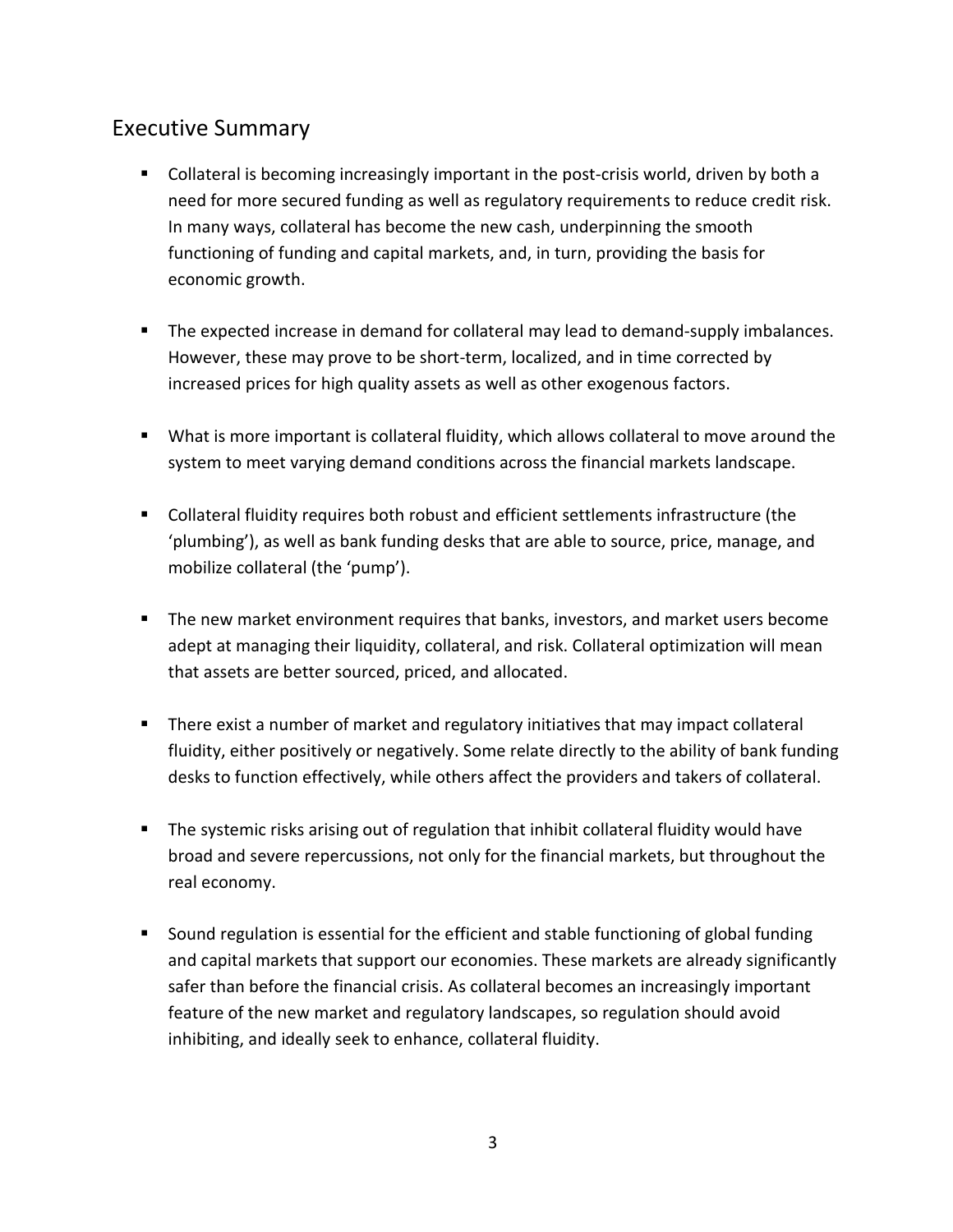## **COLLATERAL IS THE NEW CASH: THE SYSTEMIC RISKS OF INHIBITING COLLATERAL FLUIDITY**

## **Chapters**

| 1. Introduction: collateral is the new cash<br>5                     |    |  |
|----------------------------------------------------------------------|----|--|
| 2. Collateral demand, supply, and equilibrium                        |    |  |
| 3. Collateral fluidity                                               | 11 |  |
| The Plumbing<br>А.                                                   | 11 |  |
| The Pump<br>Β.                                                       | 12 |  |
| 4. Factors that may enhance or inhibit the fluidity<br>of collateral | 16 |  |
| 5. The systemic risks of inhibiting collateral fluidity              | 21 |  |
| 6. Conclusion: the coupling of regulation and collateral             |    |  |
| Glossary                                                             | 26 |  |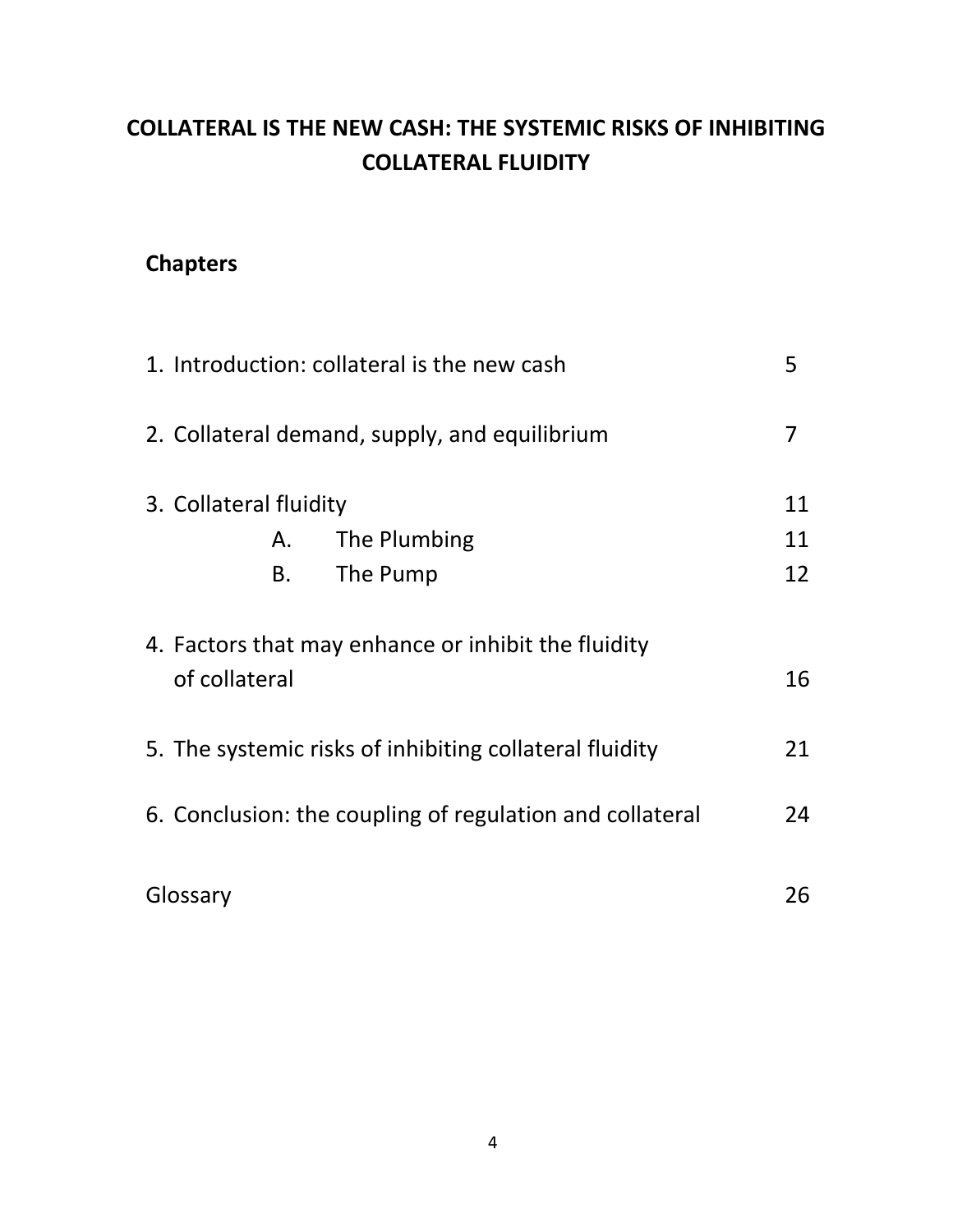### 1. Introduction: collateral is the new cash

Efficient and well functioning financial markets are essential for a stable and productive economy, facilitating investment, capital deployment, and diversification of risk. The use of collateral in financial transactions as a means of protection against counterparty risk is a long established practice. However, while repo markets have existed in one form or another for as long as there have been markets, it is really only since the 1990s, and driven by Basel I, that repo markets have developed across Europe as both a safer means of lending, as well as financing rapidly developing securities and derivatives markets<sup>1</sup>. Collateral soon became an intrinsic feature of the modern financial system, whether securitizing loans, collateralizing repo transactions (including central bank money market operations), or margining OTC derivatives trades. This in turn has helped to create deep, liquid<sup>2</sup> domestic and international money and capital markets, bringing together a vast range of sovereign and corporate borrowers and capital raisers with a diverse array of investors, facilitating investment to support real economic activity, creating growth, jobs, and prosperity.

The financial crisis, and subsequent changes in how financial markets and institutions are regulated, have made the use of and need for collateral even more essential for the smooth and secure functioning of global capital markets. Increasing concerns about counterparty risk have meant that secured lending and borrowing have become the normal means by which borrowers access both short- and long-term funding, replacing the largely illiquid unsecured money markets. Basel III, and the need for better capitalization and liquidity of financial institutions, has made it more important for banks to hold a greater stock of high quality assets on their balances sheets. Meanwhile, regulatory initiatives such as Dodd Frank and EMIR ensure that global derivatives trading is underpinned by a bigger pool of margin, much of which will be in the form of collateral.

For both the users and facilitators of capital markets, collateral management has become inseparable from liquidity management and risk management. In the modern financial and economic context, these are essentially the same thing (see Box 1). This paper is a discussion of the importance of and risks to the use and mobilization of collateral, that is primarily through the repo and short-term funding markets, and which supports the effective functioning of

 $\overline{a}$ 

<sup>&</sup>lt;sup>1</sup> See: <u>[BIS, 1999, 'Implications of repo markets for central banks', Report of a Working Group establis](http://www.bis.org/publ/cgfs10.pdf)hed by the</u> [Committee on the Global Financial System of the central banks of the Group of Ten countries, Bank of](http://www.bis.org/publ/cgfs10.pdf)  [International Settlements, March 1999](http://www.bis.org/publ/cgfs10.pdf)

 $2$  For the purpose of this paper, a liquid market is defined as one in which prices are continuously available, in reasonable size, and in which multiple participants can transact in their desired size over acceptably short timeframes without material adverse price impact.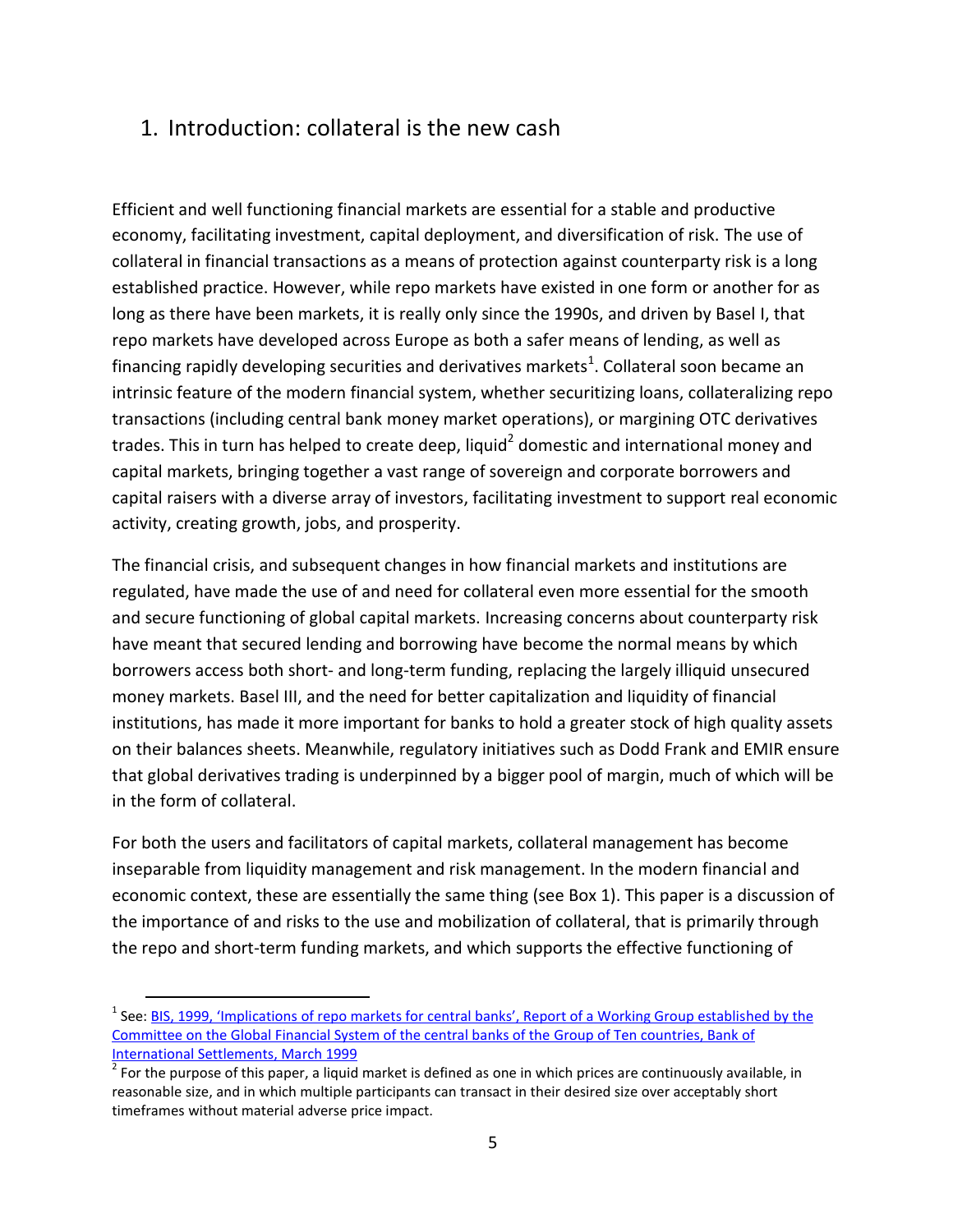global capital markets. Furthermore, the paper highlights the significance of this to the real economy, and the implications of inhibiting the flow of collateral.

Much has been written on predicted demand-supply imbalances for collateral in the wake of the new regulatory environment<sup>3</sup>. While the potential consequences of this should not be overlooked, this paper is not so much concerned with the aggregate demand and supply of collateral, but rather the ability for collateral to move freely through the system; in effect, *collateral fluidity*. After a brief discussion of demand and supply issues, the paper focuses attention on the infrastructure and dynamics that support the flow of collateral, the extent to which market participants, facilitators, and regulators enhance or inhibit this fluidity, and the potential systemic risks of this ceasing to function. It concludes that sound regulation and efficient collateral fluidity must be mutually supportive objectives.

#### **Box 1: Definition of Liquidity and Collateral Management**

Collateral and liquidity management can be defined as the optimal management of credit, collateral, capital and all related execution, pricing, operational, documentation, and risk management of a portfolio *across all products, all business units, and all locations*.

 $\overline{a}$ 

<sup>&</sup>lt;sup>3</sup> For instance, see **Fender I and Lewrick U, 2013, 'Mind the gap? Sources and implications of supply-demand** [imbalances in collateral asset markets', BIS Quarterly Report, September 2013](http://www.bis.org/publ/qtrpdf/r_qt1309h.pdf)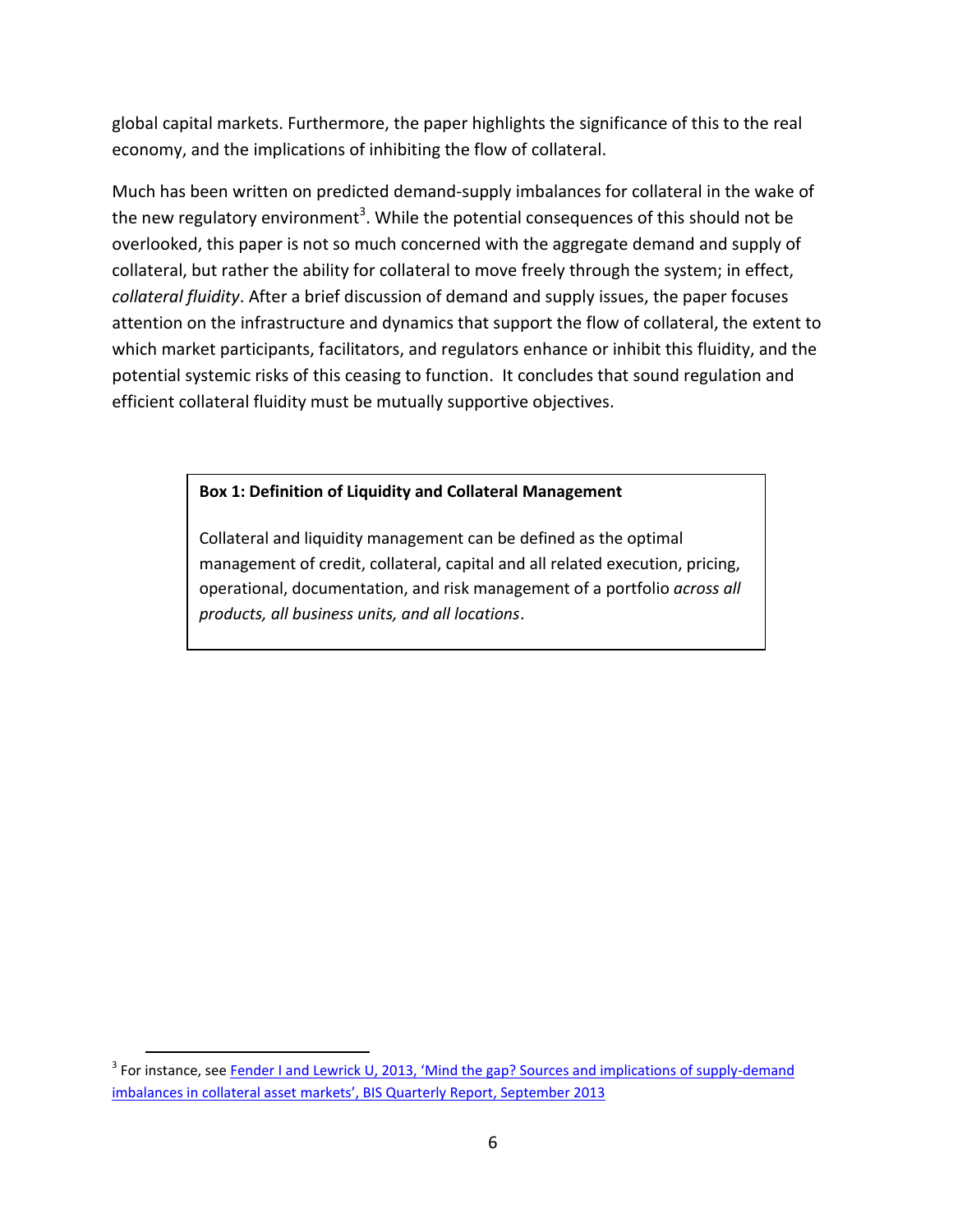## 2. Collateral demand, supply, and equilibrium

### **Collateral Demand**

The increased demand for collateral stems from three main sources:

- The continued move from unsecured to secured funding driven by new risk evaluation models, capital treatment, and deleveraging
	- Basel III (CRR/CRD IV) liquidity requirements
	- Margin requirements for cleared and un-cleared OTC derivatives trades

#### **Demand** *collateral*

While it is safe to conclude that the demand for collateral (particularly HQLA and HQA – see Box 2) will increase in the coming years, perhaps quite significantly, it is difficult to estimate the extent of that increase. A number of studies have attempted to quantify the expected change in aggregate demand, mostly that arising out of new margin requirements for OTC derivatives trades. Estimates vary depending on underlying assumptions related to changes in the size of this \$650 trillion market, as well as variables such as the size and scope of CCP and bilateral margin requirements, the number of CCPs, the scope for netting, and the ability to re-use pledged margin collateral. These estimates range from \$100 billion to \$4 trillion, with the higher end of the range also taking into consideration the effect on demand from new liquidity requirements. These estimates are summarized in Figure 1.

### **Box 2: Definitions of collateral**

What constitutes as collateral can be broad and varied, and, in theory, could be any cash-funded financial (or even non-financial) security that is liquid, easily priced, and where title can be transferred. This could include government, agency, covered and asset-backed bonds, bills, equities, bank loans, traded funds, and even commodities, such as gold. What differentiates collateral, however, is the divide between 'usable' and 'unusable' collateral, where usable collateral (usually investment grade) is more readily acceptable by collateral takers.

Usable collateral can further be divided into High Quality Liquid Assets (HQLA), which fall under the Level 1 and Level 2 definitions of the Basel III Liquidity Coverage Ratio (LCR), and the broader High Quality Assets (HQA), which is effectively defined by the market acceptability of collateral takers.

cover any security that can be pledged in a collateralized funding transaction, or, alternatively, repo-ed The broadest definition of usable collateral (Collateral Assets, or CA), however, could be extended to in a securities financing transaction (SFT).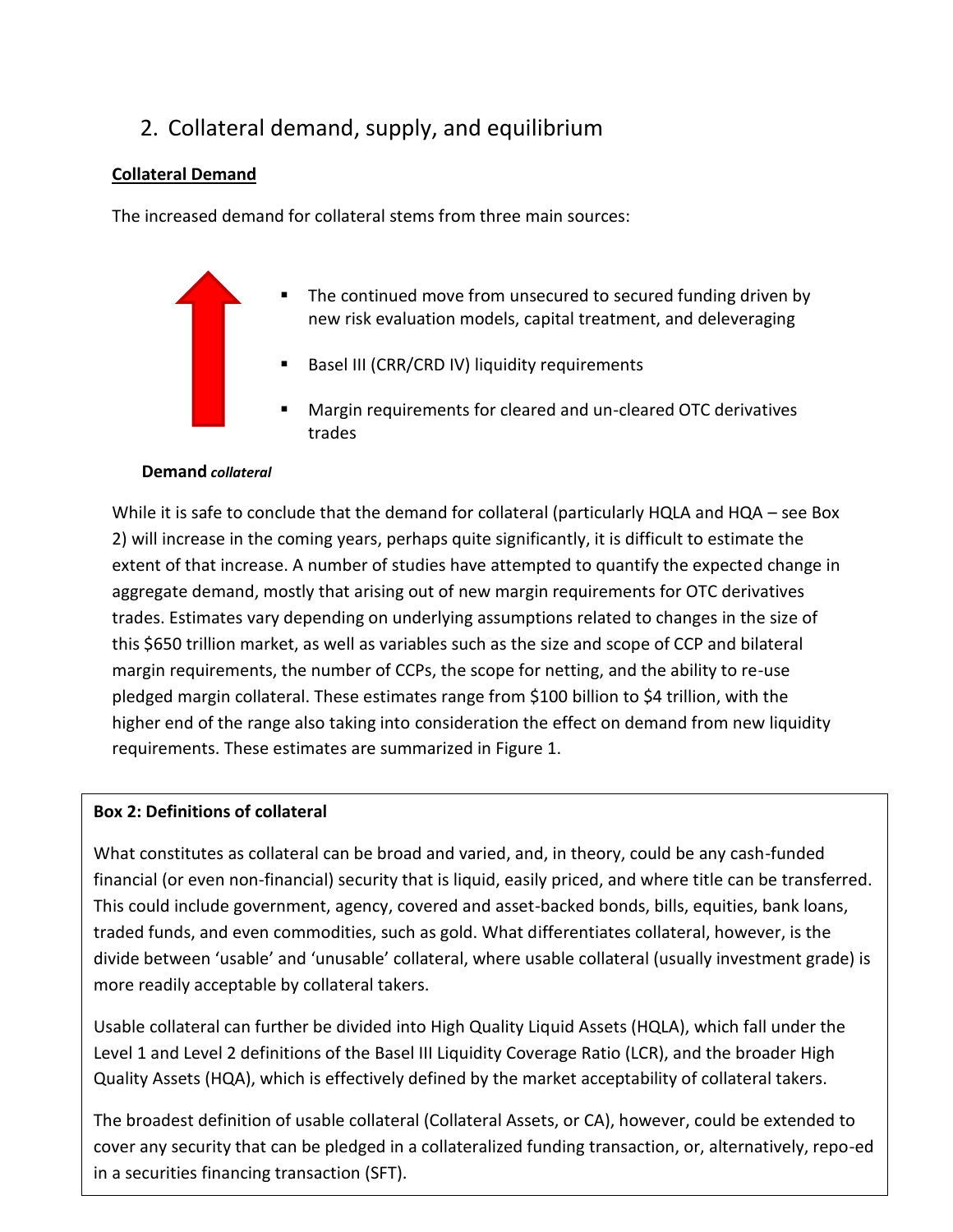| Organization                                  | Incremental<br>Collateral<br>Required | High-Level Description of the Basis for the Incremental Collateral<br><b>Requirement Estimate</b>                                                                      |
|-----------------------------------------------|---------------------------------------|------------------------------------------------------------------------------------------------------------------------------------------------------------------------|
| IMF <sup>5</sup>                              | \$100bn-\$200bn                       | The shift to CCPs will elevate collateral demand for Initial Margin (IM) and<br>guaranteed funds                                                                       |
| Bank of England <sup>6</sup>                  | \$130bn-\$450bn                       | The IM required for IRS/CDS under normal market conditions, assuming no<br>change in the gross notional volumes and 80% of trades being subject to<br>central clearing |
| $BIS^7$                                       | \$720bn                               | IM required for dealers and non-dealers where all clearing for IRS/CDS takes<br>place at only one CCP for each product (to reduce negative impact on<br>netting).      |
| Oliver Wyman /<br>Morgan Stanley <sup>8</sup> | \$750bn by 2015                       | A combination of increased requirements in IM in the near term for<br>centrally cleared transactions and independent amount (IA) in the longer                         |
|                                               | \$1.4 trillion by<br>2018             | term for non-cleared transactions                                                                                                                                      |
|                                               |                                       | The increase will also be driven by the inability of firms to net across<br>regions/CCPs                                                                               |
| US Treasury <sup>9</sup>                      | \$800bn-\$2tn                         | Quantum of new IM and stringent eligible collateral requirements will<br>greatly increase the demand for high-quality collateral                                       |
| $CGFS^{10}$                                   | \$4tn                                 | Sum of estimates for increased requirements for liquidity regulations; IM<br>for non-centrally cleared derivatives; and IM for centrally cleared<br>derivatives        |

### **Figure 1: Estimates of incremental collateral requirements for OTC centralized clearing<sup>4</sup>**

#### **Supply**

The aggregate supply of collateral is largely driven by the financing needs of governments, both financial and non-financial institutions, and corporations. This can depend on a number of factors that are largely cyclical, such as increasing or decreasing government budget deficits,

 $\overline{a}$ <sup>4</sup> Sourced and adapted from: Barclays, 2014, 'Much Ado about Collateral: Recent Changes in the Regulatory landscape for OTC Derivatives and the Potential Impact on Collateral', Prime Services, Capital Solutions, February 2014

<sup>&</sup>lt;sup>5</sup> [IMF \(International Monetary Fund\), 'Safe Assets: Financial System Cornerstone', April 2012](https://www.imf.org/external/pubs/ft/gfsr/2012/01/pdf/c3.pdf)

<sup>&</sup>lt;sup>6</sup> [Bank of England, 'OTC derivatives reform and collateral demand impact', October 2012](http://www.bankofengland.co.uk/research/Documents/fspapers/fs_paper18.pdf)

<sup>&</sup>lt;sup>7</sup> BIS (Bank of International Settlements) Working Papers, 'Collateral requirements for mandatory central clearing of over-the-[counter derivatives', March 2012](http://www.bis.org/publ/bcbs226.pdf)

<sup>&</sup>lt;sup>8</sup> Oliver Wyman / Morgan Stanley, 'Wholesale & Investment Banking Outlook, Global Banking Fractures: The [Implications', April 2013](http://ftalphaville.ft.com/files/2013/04/Morgan-Stanley-Research-Wholesale-Investment-Banking-Outlook-Global-Banking-Fractures-The-Implications.pdf)

<sup>&</sup>lt;sup>9</sup> [Office of Debt Management Fiscal Year 2013 Q2 Report, 'Availability of High](http://www.treasury.gov/resource-center/data-chart-center/quarterly-refunding/Documents/TBAC_Discussion_Charts_May_2013_r.pdf%20-%20Adobe%20Acrobat%20Pro.pdf)-Quality Collateral'

<sup>&</sup>lt;sup>10</sup> Committee on the Global Financial System, 2013, 'Asset encumbrance, financial reform and the demand for [collateral assets', CGFS Papers, No.49](http://www.bis.org/publ/cgfs49.pdf)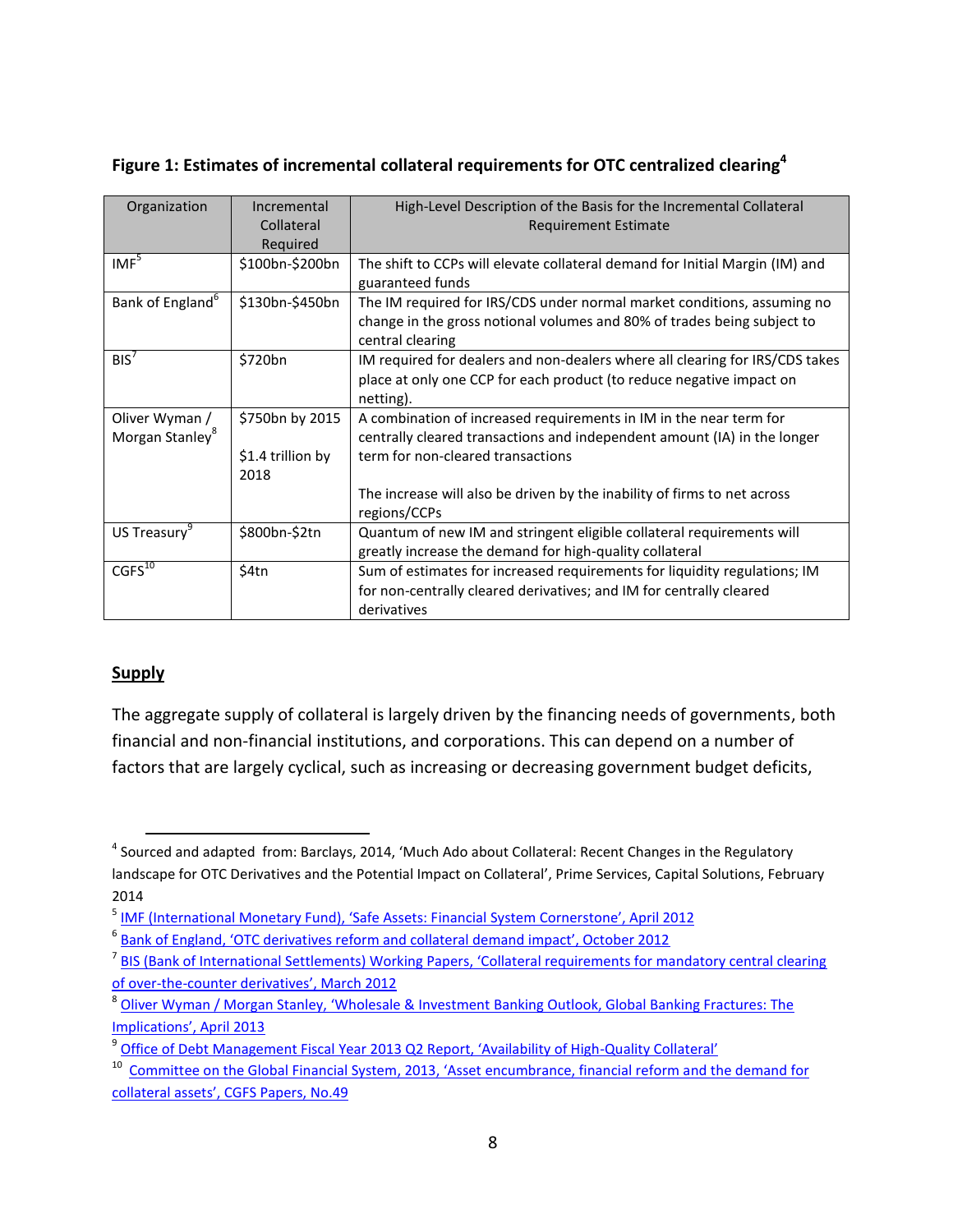private sector expansion or contraction, and investor appetite for lower-credit sovereign or corporate debt.

Unconventional monetary policy, most notably quantitative easing, can also affect the outstanding supply of collateral, as can purchases of HQA by sovereign banks managing foreign exchange reserves.

The CGFS estimates that the total increase in AAA/AA government securities between 2007 and 2011 was \$7.7 trillion. When short-term government securities, corporate bonds rated A or better, and US securitized bonds are included, the net stock of HQA is estimated to have increased by \$11.3 trillion. In this respect, one could confidently assume that there is little to worry about in terms of demand-supply imbalances.

However, there is a difference between aggregate supply and effective supply. Much of this collateral will not necessarily be in the system, and may effectively be silo-ed with investors who are not willing, or able, to lend. Different eligibility criteria across financial centres and jurisdictions could also lead to localized shortages. To some extent, we could expect such demand-supply imbalances to be short-term. In the medium to longer term these dislocations should be corrected by a combination of price adjustment (with repo rates for HQA becoming more expensive relative to other forms of collateral), as well as through other exogenous supply factors. This could include incentives for collateral-takers to widen their eligibility criteria (as we have already seen with the ECB's Long Term Repo Operations), or the pooling of balance sheet assets to create eligible securitized assets (such as ABS or MBS).

- Government and non-financial corporate issuance
- Securitization of assets
- **Broader eligibility of HQA**

**Effective Supply** *collateral*



- **Quantitative easing**
- **Foreign exchange reserve management**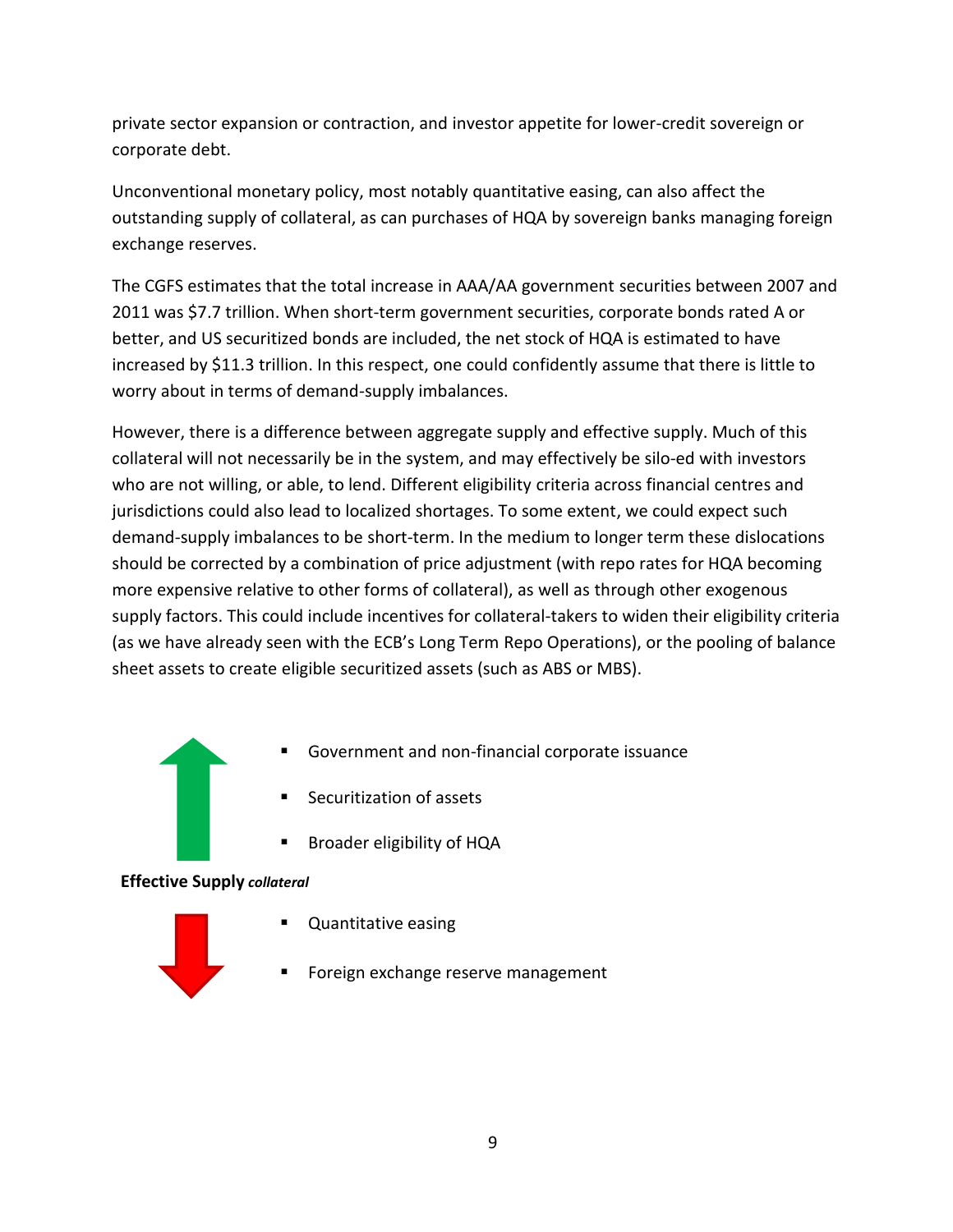### **Equilibrium**

 $\overline{a}$ 

It is extremely difficult to predict with accuracy both the increased aggregate demand for collateral and changes in the effective supply that will be driven by the combination of new regulation, market dynamics, and the economic cycle. Furthermore, these are dynamic variables, rather than predictable constants. In this respect, it is not so much quantitative demand-supply imbalances that should be the concern. Rather, it is the ability of the effective supply of collateral to move through the system to meet the demand. Thus, the critical factor is the *fluidity* of collateral.

This relationship can be represented through an adaptation of the equation proposed by Manmohan Singh $11$  to illustrate the equilibrium of demand and supply of collateral in a functioning financial system:

### **Demand** *collateral*  $\equiv$  **Effective Supply** *collateral* **x** Collateral Fluidity<sup>12</sup>

This simple dynamic shows that as demand for collateral increases, relative to the effective supply of collateral, so its fluidity (i.e. its ability to be effectively used or reused) must also increase. It also suggests that collateral fluidity deserves significant attention and concern when assessing potential risks to the effective functioning of the financial system: not least in times of market stress, when demand-supply imbalances are likely to be accentuated.

<sup>&</sup>lt;sup>11</sup> [Singh M, 2013, 'Collateral and Monetary Policy', IMF Working Paper, WP/13/186](http://www.imf.org/external/pubs/ft/wp/2013/wp13186.pdf)

<sup>&</sup>lt;sup>12</sup> Singh uses 're-use rate' or 'velocity' in his equation. Here we feel that the much broader notion of 'collateral fluidity' illustrates the concept better.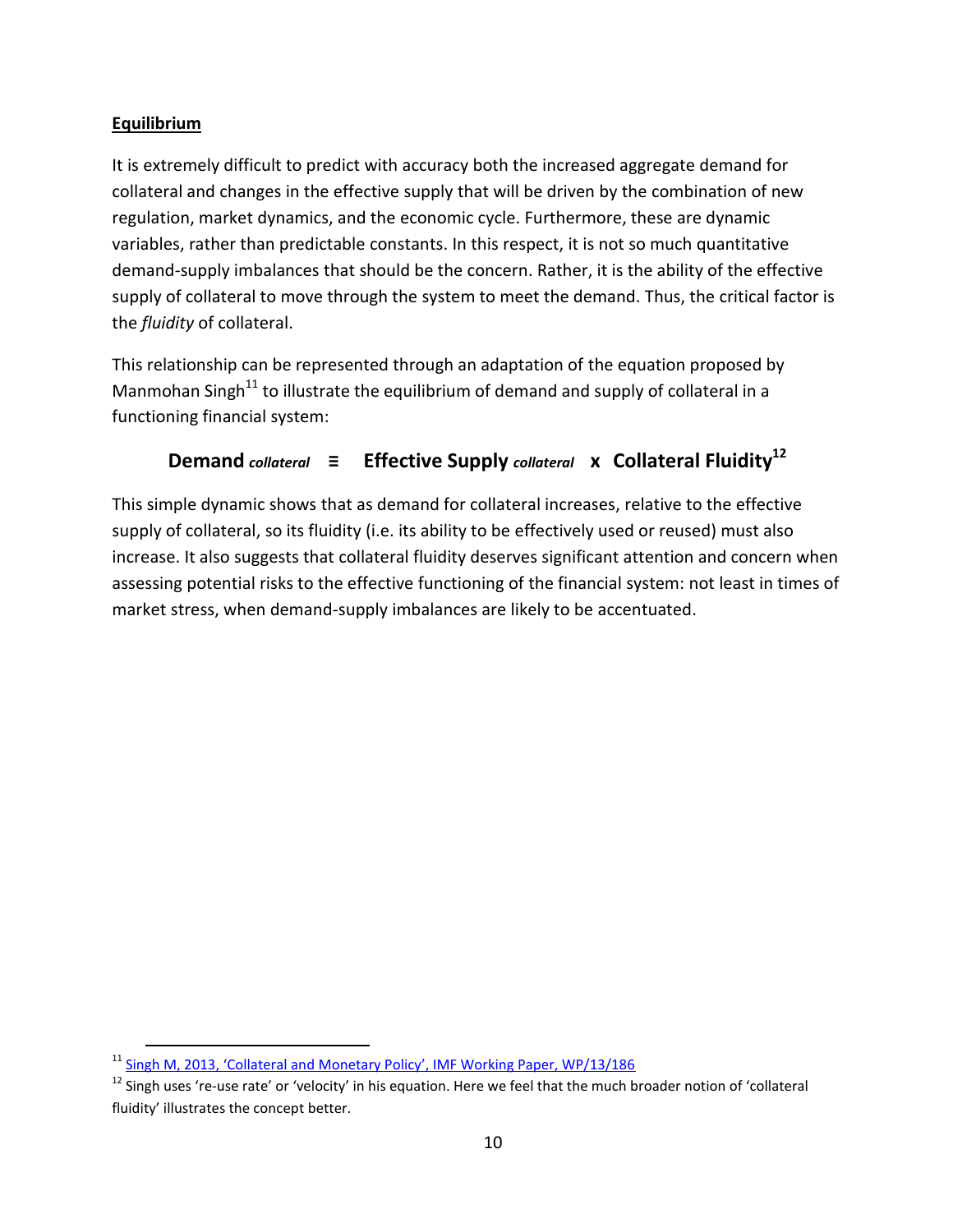## 3. Collateral fluidity

When thinking of collateral fluidity, there are two key considerations. Firstly, the market infrastructure needs to be in place to ensure the efficient and uninhibited flow of collateral through the system and between various market participants, depositaries, settlement systems, and jurisdictions. We can think of this as the 'plumbing'. Secondly, efficient collateral fluidity requires a functioning market mechanism to mobilize collateral through this system. This is the 'pump'.

## A. The Plumbing

For collateral deployed in various financial transactions to move through the system smoothly and efficiently requires an integrated and cohesive infrastructure for settling trades. This includes harmonizing pre- and post-settlement processing, trade reporting, legal and regulatory frameworks, costs and tariffs, and the efficient settlement of both securities and liquidity. Unfortunately, this infrastructure remains very underdeveloped in the Eurozone, which, despite fifteen years of monetary union, has never established a unified financial market. As the European Union expands, so does the number of distinct Eurozone bond and securities markets and disconnected CSDs. Essentially, the plumbing that is supposed to support the pan-European financial markets, and the efficient flow of liquidity and collateral, remains largely fragmented and rooted in pre-Euro legacy infrastructures. Many of the barriers to efficient cross-border settlement identified by the Giovannini Report in 2001 $^{13}$  remain unaddressed. Accordingly, the plumbing supporting collateral fluidity in Europe is a mish-mash of bespoke designed and poorly connected pipes and fittings.

The main infrastructure issues impeding the efficient flow of collateral in Europe have been identified as $^{14}$ :

- 
- Limited operating hours of CSD settlement links in central bank money (CeBM)
- Lack of flexibility in the cross-border settlement arrangements in commercial bank money (CoBM)
- Ineffective triparty settlement interoperability
- Lack of cross-border standardization for end-of-day treasury adjustments in CeBM

### **Fluidity** *Plumbing*

 $\overline{a}$ <sup>13</sup> The Giovannini Group, 2001, 'Cross-Border Clearing and Settlement Arrangements in the European Union', [Brussels, November 2001](http://ec.europa.eu/internal_market/financial-markets/docs/clearing/first_giovannini_report_en.pdf)

**<sup>14</sup> ECB, 2014, 'Euro Repo Market: Improvements for Collateral and Liquidity Management' (forthcoming)**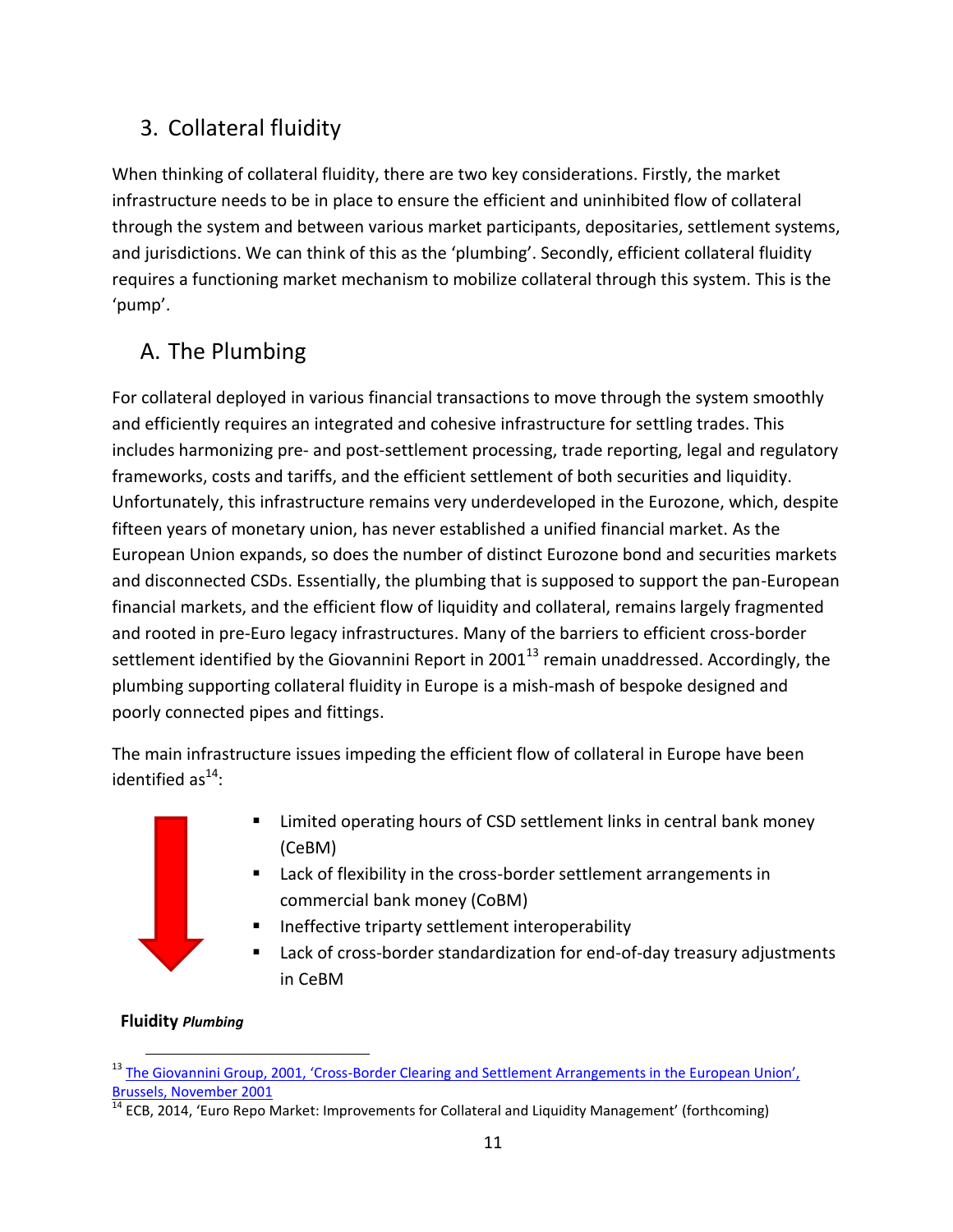There are in place a number of regulatory and market driven initiatives to meet the various challenges that currently inhibit the efficient movement of collateral. Key amongst these are:

- Target2-Securities (T2S): standardizing cross-border settlement in terms of cost, technical processing, and efficiency, and creating a centralized delivery-versus-payment settlement system for the pan-European market
	- EU Central Securities Depository Regulation (CSDR): harmonizing settlement periods, trade recording, and conduct of business and prudential requirements across all CSDS, CCPs, and trading venues
	- Tri-party settlement interoperability between ICSDs/CSDs

### **Fluidity** *Plumbing*

However, it is essential that these initiatives are well designed, efficiently implemented, and take into consideration the potential impact of implementation, particularly in light of established standards and practices. T2S, for instance, did not originally have a build for repos, while the roadmap for migration to T+2 settlement did not account for the fact that standard repo settlement (for good reason) is one day less than for the underlying bond markets.

### B. The Pump

While a significant amount of concern has been dedicated to the potential scarcity of collateral, and a great deal of focus on the importance of effective infrastructure required to mobilize collateral, it is often forgotten that collateral does not move by itself. The efficient sourcing, pricing, and mobilization of collateral is a market function, and primarily takes place in the funding markets, with bank funding desks acting as the primary intermediaries between various collateral users and takers. Essentially, in the world of collateral, the bank funding desk is the 'pump'.

Traditionally, the bank funding function has been silo-ed into distinct business units: the repo desk, the stock loan or equity finance desks, treasury, prime brokerage, etc. Largely this remains the case, but as we move into a world where collateral is the new cash, and where collateral and liquidity management are inseparable, we are seeing the closer coordination, and even integration, of these various funding functions. To think about the repo market in isolation no longer makes sense, and these various utilities can be grouped together as the *bank funding desk* (see Figure 2).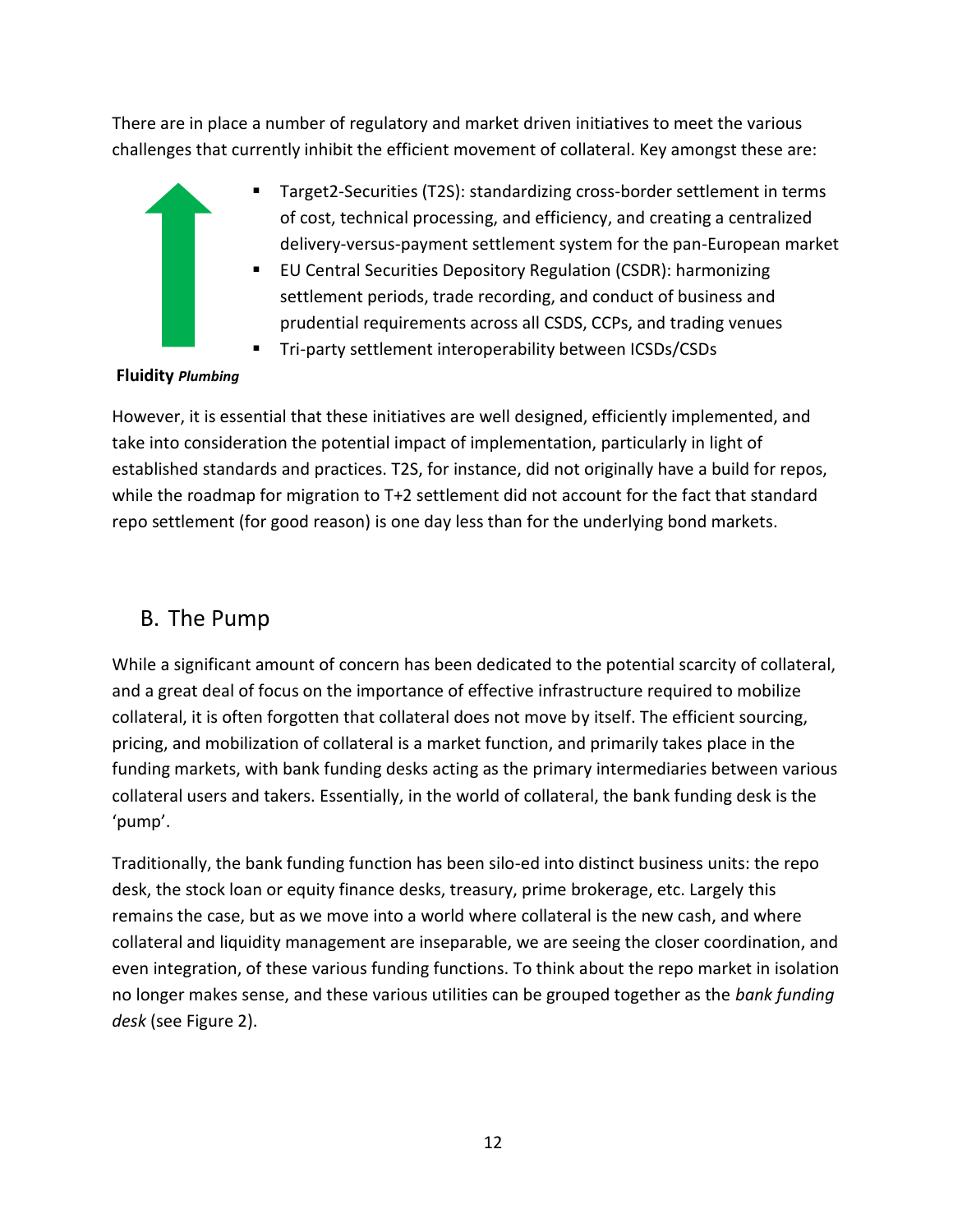



Bank funding desks can serve a number of crucial functions:



13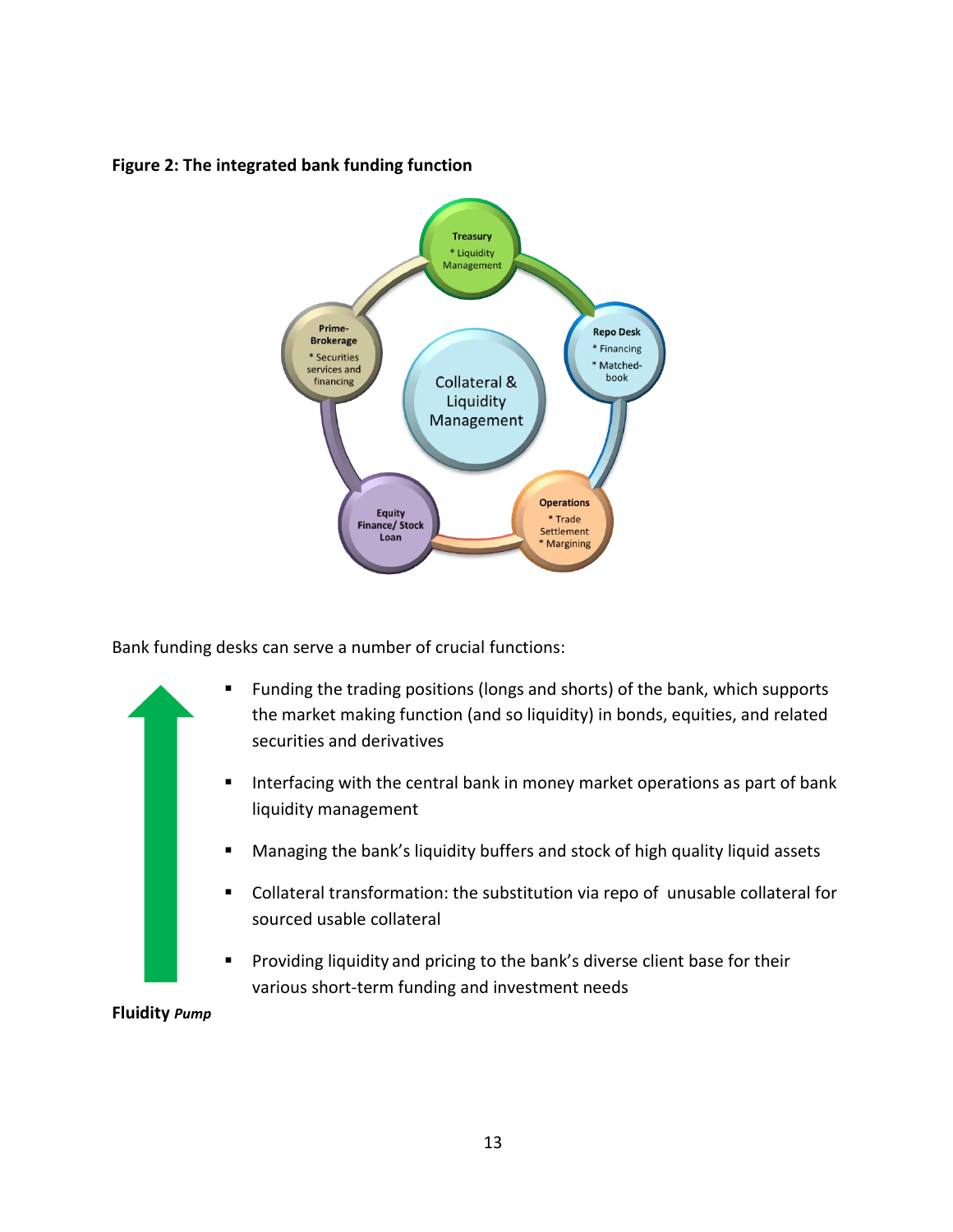It is these various functions of bank funding desks that ensure a liquid and efficient short term collateralized funding market. Without these activities, collateral would not move through the system, and institutions and corporate investors would be forced to rely on unsecured bank loans and deposits. Raising capital for sovereigns and corporations would become more difficult and expensive, as secondary market liquidity would be severely impaired and the risk to investors from owning financial securities would increase, creating potential cliff-effect risks. The conducting and control of central bank monetary policy would also become more difficult in the absence of active and functioning bank funding desks, given that repo is the primary policy tool. Furthermore, active bank funding desks ensure that the bulk of repo and SFT activity remains in a highly regulated and increasingly transparent trading environment, rather than becoming overly concentrated in the shadow banking sector.

Underpinning these various functions is the market-making service that funding desks provide to a range of clients and market participants (see Figure 4), and is managed through the 'matched-book' (see Box 3).

#### **Box 3: The funding 'Matched-Book'**

 $\overline{a}$ 

Often overlooked is the market making service that funding desks provide and the value this brings with respect to collateral fluidity. Were funding desks simply standing between counterparty-A and counterparty-B, and taking a spread, their role and value could be questionable. But this is rarely the case. Funding desks are usually required to provide pricing to a whole range of clients, with different funding and investment requirements, in a raft of different securities and credits, whenever they require it. Accordingly, their trading books (somewhat confusingly known as the 'matched-book'<sup>15</sup>) are invariably a complex portfolio of assorted repos and reverses (or loans and borrows), in a multitude of securities, covering a whole range of periods, and imbedded with interest-rate and credit risk, which the repo or stock-loan trader must carefully manage. It is this liquidity and pricing provided by funding desks that give them their value, and which ensures a functioning and liquid market for collateral, as well as enhancing liquidity in the broader capital markets.

<sup>&</sup>lt;sup>15</sup> One possible explanation for this extremely misleading name might be the fact that to 'balance their book', the repo (or stock-loan) trader needs to ensure that every long position is funded, while every short position is borrowed, at least for that day. So on an 'overnight' basis, one could argue that the funding book is indeed 'matched'.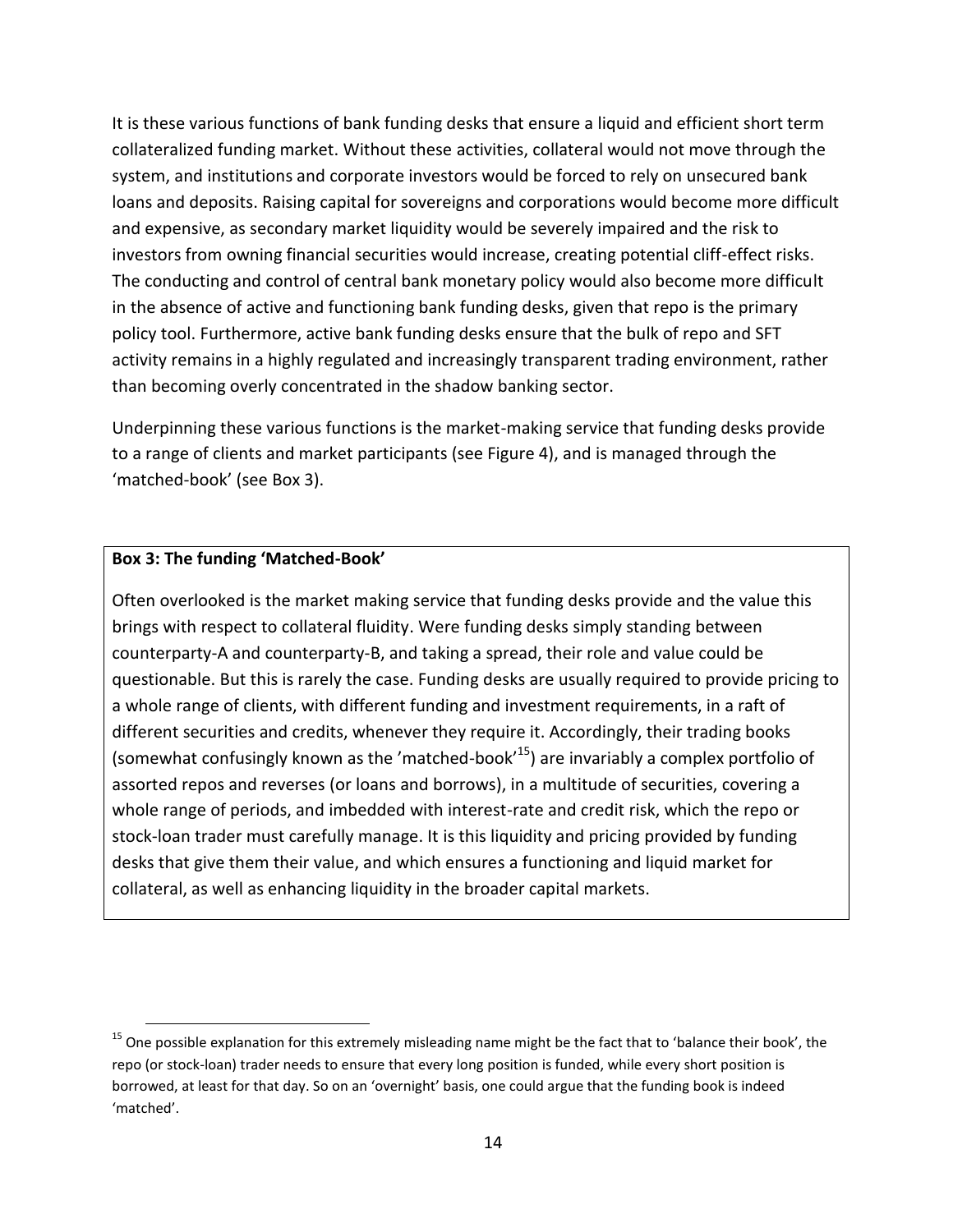### **Figure 4: The market-making service of the bank funding desk**

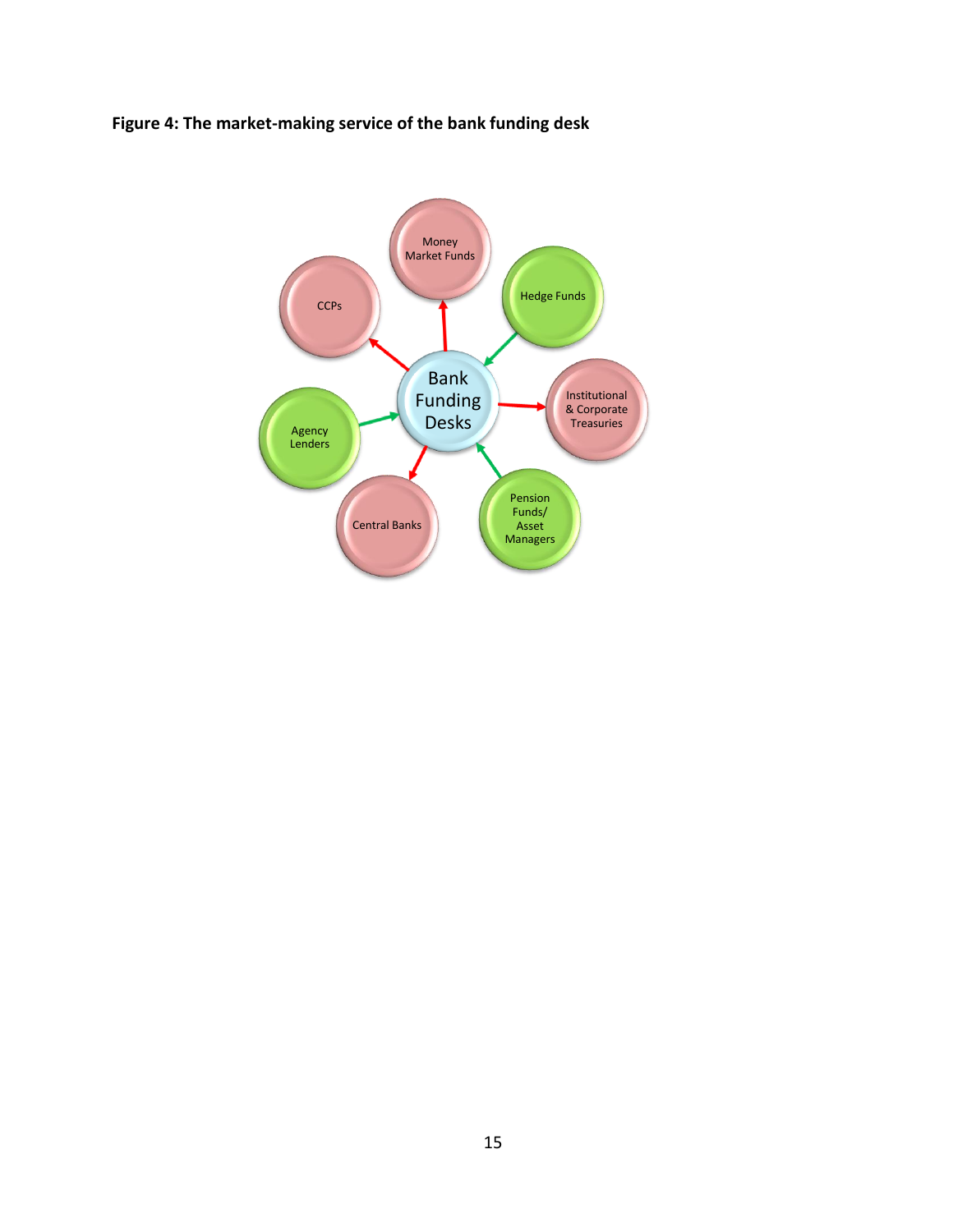### 4. Factors that may enhance or inhibit the fluidity of collateral

There are a number of market and regulatory initiatives, or proposals, that may impact the fluidity of collateral, either positively or negatively. Some relate directly to the ability of bank funding desks to function effectively, while others affect the providers and takers of collateral. These could be the by-product (or even the intended outcome) of regulatory initiatives, or they may suggest that the market itself needs to better adapt to the changing landscape. However, it is important to consider these impacts when assessing the potential for new systemic risks.

### **Basel III Leverage Ratio**

The new Basel III capital adequacy requirements are making the balance sheets of banks more expensive. Accordingly, banks are having to rethink their business models and priorities. Low-margin, capital-intensive businesses, such as repo, are becoming less attractive. The provisions for netting of securities financing trades (SFTs) in the Leverage Ratio mean that it will not overly impact activity where there is two-way flow in SFTs between counterparties (such as with  $CCPs)^{16}$ . However, it will still prove to be the primary constraint on one-way client flow business (i.e. where the client is a sole lender of bonds or a sole investor of liquidity). Furthermore, its lack of risk-weighting means that the ratio is more likely to restrict low-risk activity, as opposed to SFTs in riskier assets.

### **Basel III Net Stable Funding Ratio**

 $\overline{a}$ 

While match-funded SFTs between banks are excluded from the calculations for the NSFR, it seems anomalous that similar match-funded SFTs between banks and non-bank financial entities are not. Furthermore, the weighting applied in this instance does not take account of the quality of the underlying asset (unlike the Liquidity Coverage Ratio). While the justification may be that inter-bank SFT funding is more stable than funding provided to non-bank entities, this nonetheless creates an asymmetry that would disincentivize the lending of securities by non-bank entities, not least in low risk securities. This would undermine the secondary market-making function of banks. Furthermore, it would penalize the placement of long cash balances with these entities on a secured basis.

<sup>&</sup>lt;sup>16</sup> While Basel III requires that banks be subjected to a Leverage Ratio of a 3% Tier 1 capital charge against all nonrisk weighted assets (enforceable from 2018), in the US, this has been taken further with a proposal that the most systemically significant bank holding companies (BHCs) adhere to an even higher Supplementary Leverage Ratio (SLR). A 5% threshold is proposed at the BHC level, and 6% for any insured depository institution (IDI) subsidiary of these BHCs.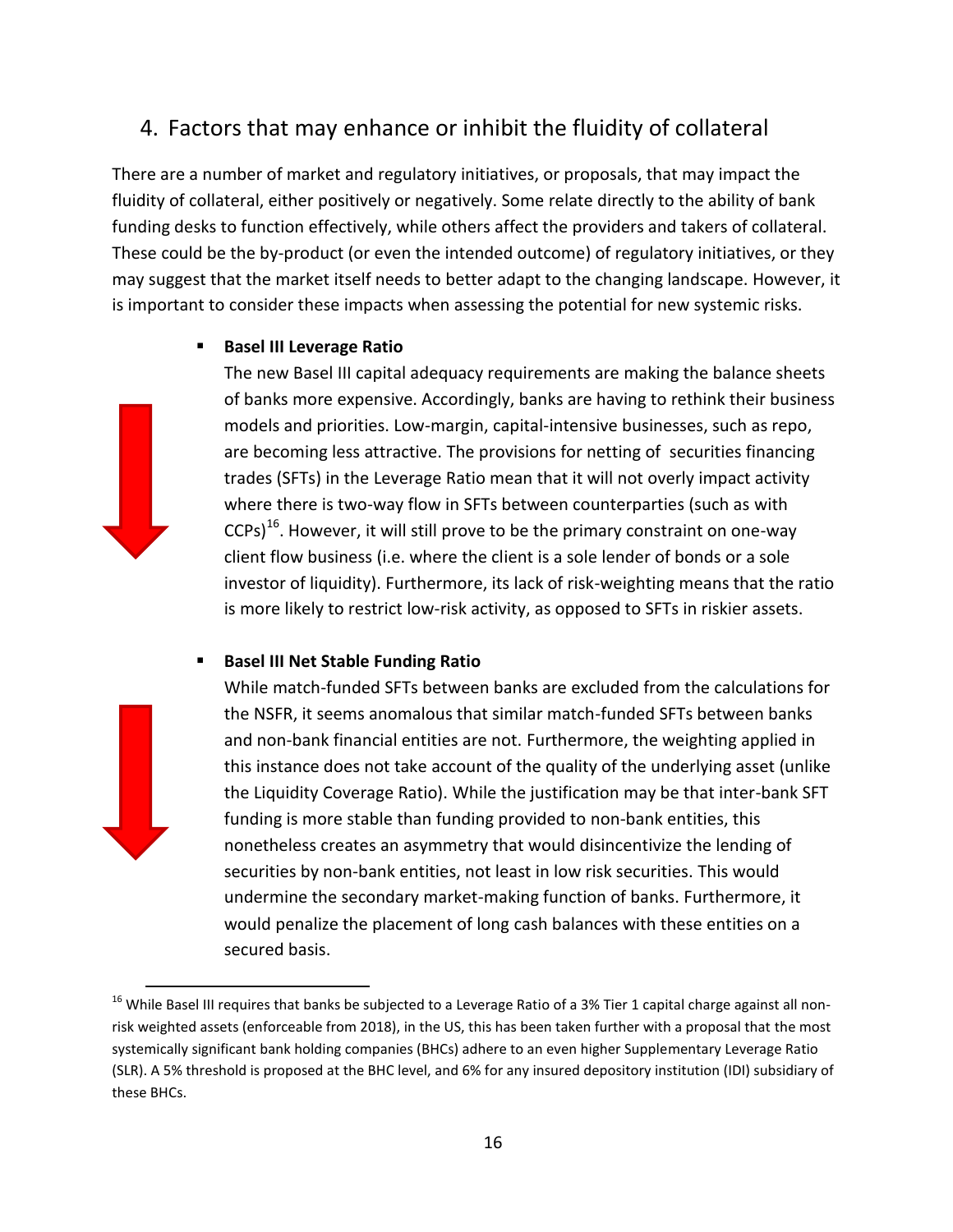### **Mandatory haircuts for SFTs**



 $\overline{a}$ 

While applying haircuts (effectively a form of initial margin for SFTs) to repurchase agreements is often prudent, and a common market practice, the use and level of haircuts has traditionally been driven by market considerations, and based on credit assessments of both the counterparty and the underlying collateral. It is questionable whether prescribing mandatory minimum haircuts for repo transactions reduces procyclicality, and a number of studies suggest that the case for mandatory haircuts may be flawed<sup>17</sup>. While current FSB proposals do not recommend a numerical floor for high quality government securities, the proposed methodology could still result in haircuts being applied to these assets, which would increase the cost and reduce liquidity. Applying haircuts to agency lenders would also act as an economic disincentive, while enforcing haircuts in the inter-bank repo market would have little or no impact (given that banks both lend and borrow securities with each other).

### **Mandatory clearing for SFTs**

The funding markets have fully embraced the emergence of CCPs for the clearance of SFTs. However, while CCPs serve a valuable function in centralizing risk, they are not a panacea for eliminating it. Accordingly, CCPs must carefully manage their risk, which means increasing costs of clearing certain collateral in response to credit or concentration concerns, as well as refusing to clear particularly low grade or illiquid securities. In these situations, it is important that counterparties have the option to trade bilaterally, thus disseminating risk away from the CCP, as well as providing the ability to optimize their own bilateral risk exposures.

#### **Mandatory buy-ins and penalties**

While increasing penalties, or prescribing mandatory buy-ins, for fails in bond transactions may seem to be a liquidity enhancer, it runs the risk of producing counterintuitive outcomes. Already, there are very low levels of fails in the European bond markets, a fact that can be attributed to liquid repo markets, with most fails tending to occur in more illiquid securities. Making fails more punitive may actually prove to be a deterrent to counterparties to lend

<sup>&</sup>lt;sup>17</sup> For example see: European Parliament, 2013, 'Shadow Banking –Minimum Haircuts on Collateral', Economic & [Monetary Affairs Committee, IP/A/ECON/NT/2012-29, July 2013](http://www.europarl.europa.eu/RegData/etudes/note/join/2013/507462/IPOL-ECON_NT(2013)507462_EN.pdf)

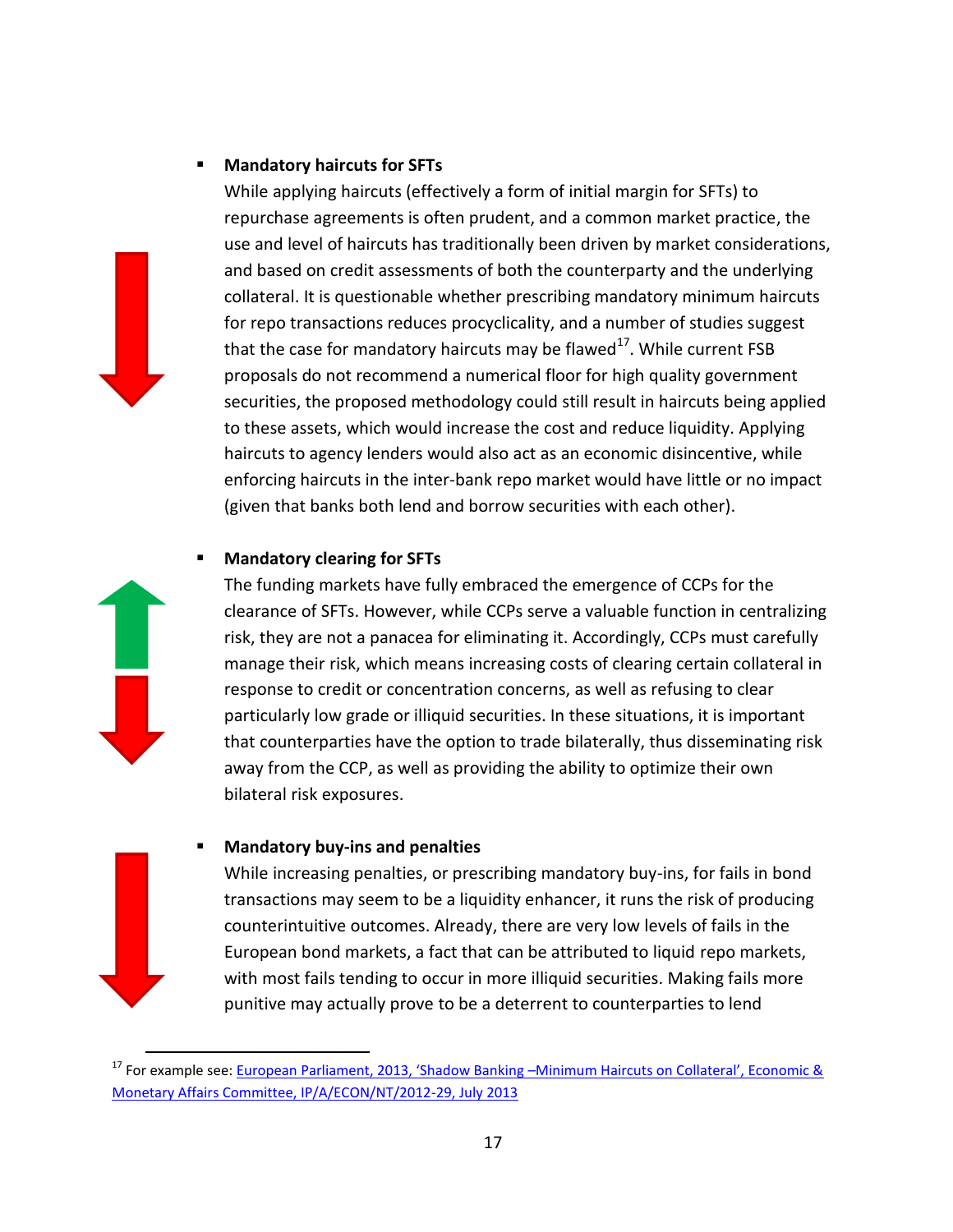securities, including the most liquid bonds, since the potential costs of, say, a settlement error, could outweigh any benefit from the trade. This would actually increase the likelihood of fails. Instead, improving repo liquidity in illiquid bonds could be a more productive measure rather than discouraging lending, particularly as this would help support liquidity in the secondary markets, something that mandatory buy-ins are likely to undermine. Even if SFTs were exempt from penalties or mandatory buy-ins, this would still miss the fact that many SFTs are linked to underlying trades, which means that any 'preferential' treatment would be negated by the inherent interconnectedness of SFTs and the underlying securities markets.

There are already well established rules and practices governing secondary market and SFT transactions that provide for procedures to be followed in the event of a fail. These allow for flexibility on the part of the failed-to counterparty, and help assist an orderly and liquid market. Establishing consistency between the procedures for bond buy-ins and SFT 'mini close-outs', would perhaps do more to enhance liquidity.

Improving connectivity and interoperability between various settlement systems would also go a long way to reducing the risk of fails.

#### **Asset encumbrance measures**

The identification of potential systemic risks through collateral demand-supply imbalances requires the monitoring of what collateral is usable or reusable, and what is effectively encumbered, not least in situations of default, bankruptcy, or resolution. It is possible that limiting the use of unencumbered assets in some instances could be desirable. It is therefore important to distinguish between SFTs that fully encumber assets, those that cause only partial encumbrance, and those that do not encumber assets at all.

Essentially, securities that are pledged (such as to provide margin against derivatives trades) are encumbered, since legal title remains with the pledger. Securities repo-ed under a qualifying legal agreement, such as the Global Master Repurchase Agreement (GMRA), which is widely used in Europe, have a different legal treatment and cannot be compared with pledged collateral. Under a GMRA repo, full legal title is passed from the repo party to the reverse repo party. In the event of default, unsecured claims on the repo party are not on the repo-ed assets, but on the cash received in the transaction (or equivalent assets). From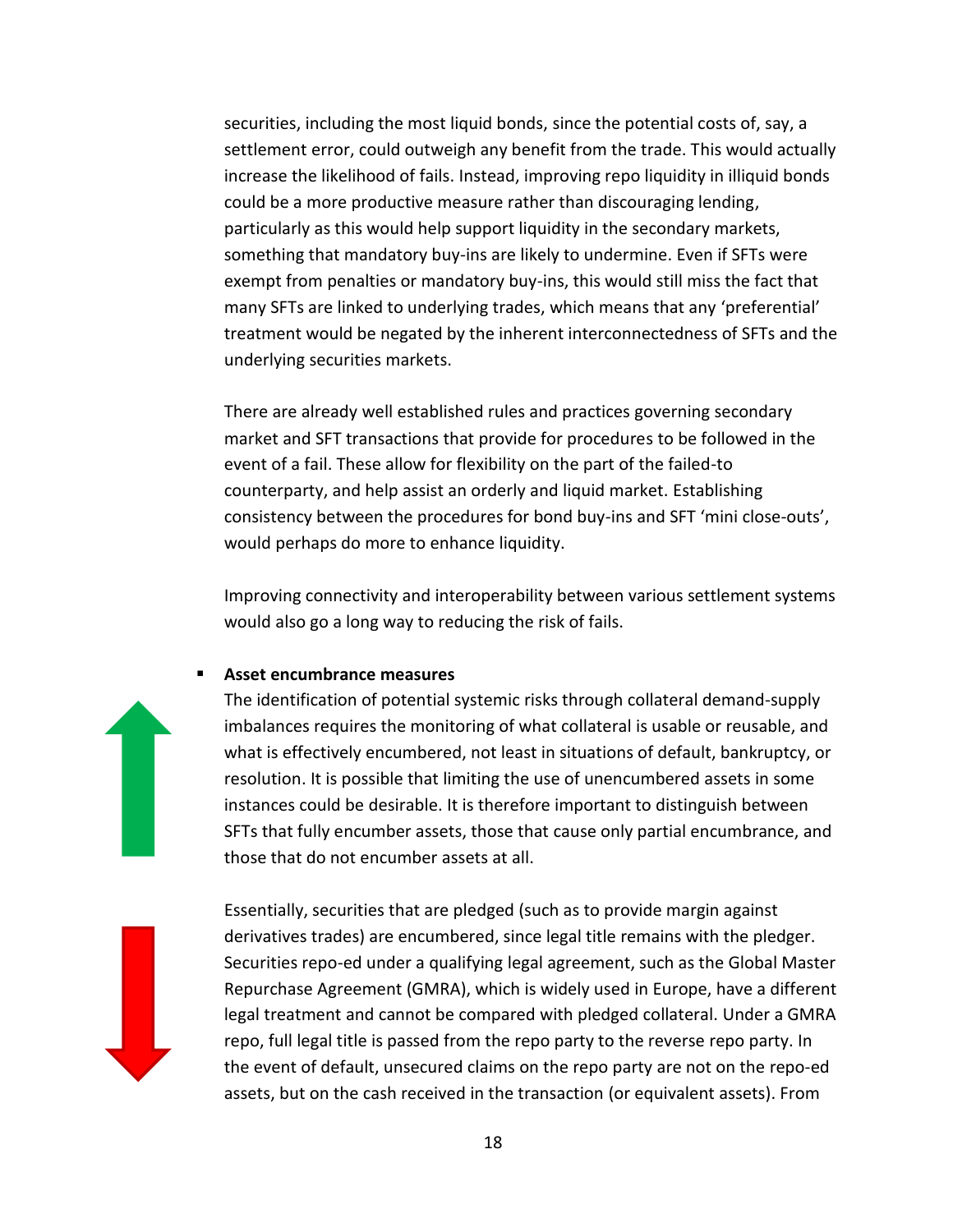this perspective, the repo-ed assets are not encumbered. The only exception would be where a haircut is applied (in which case the portion of overcollateralization would be encumbered).

Failing to differentiate between forms of collateral transactions, or not recognizing where these encumber assets and where they do not, could lead to an overestimation of asset encumbrance, or regulation that unnecessarily inhibits the use (and fluidity) of usable collateral.

### **Reporting of SFTs**

The transparency of SFT market activity is desirable and necessary, not least in identifying and assessing potential risks related to credit, concentration, or leverage. However, the level of reporting should be commensurate with the objectives of the competent authorities, while not being unnecessarily onerous on the reporting counterparties. If the amount of data required is exhaustive, this could actually make interpreting it in any meaningful way challenging, while adding an additional layer of cost onto an already low-margin SFT market.

### **Central bank interventions**

Central bank initiatives designed to clear potential bottlenecks and dislocations in collateral supply can be seen as enhancing the fluidity of collateral, particularly where central bank monetary policy may be causing those bottlenecks and dislocations. Such initiatives would include the Bank of England's Special Liquidity Scheme (SLS), the Reserve Bank of Australia's Committed Liquidity Facility (CLF), or the Federal Reserve's Reverse Repo Program (RRP). However, there is also a danger that where central banks provide such collateral transformation facilities, they are offering a commercial service that should be provided by bank funding desks.

### **Shadow banking**

As SFT trading becomes more expensive and less commercially attractive for banks, it seems conceivable that some of this business may be taken up by less regulated non-bank financial entities, such as hedge funds. In one respect, this may be desirable since it would at least ensure some liquidity in the collateral markets. However, it would seem likely that such entities would be selective in their SFT markets, would certainly demand above-market returns, and may step away completely in times of market stress. Furthermore, it would appear to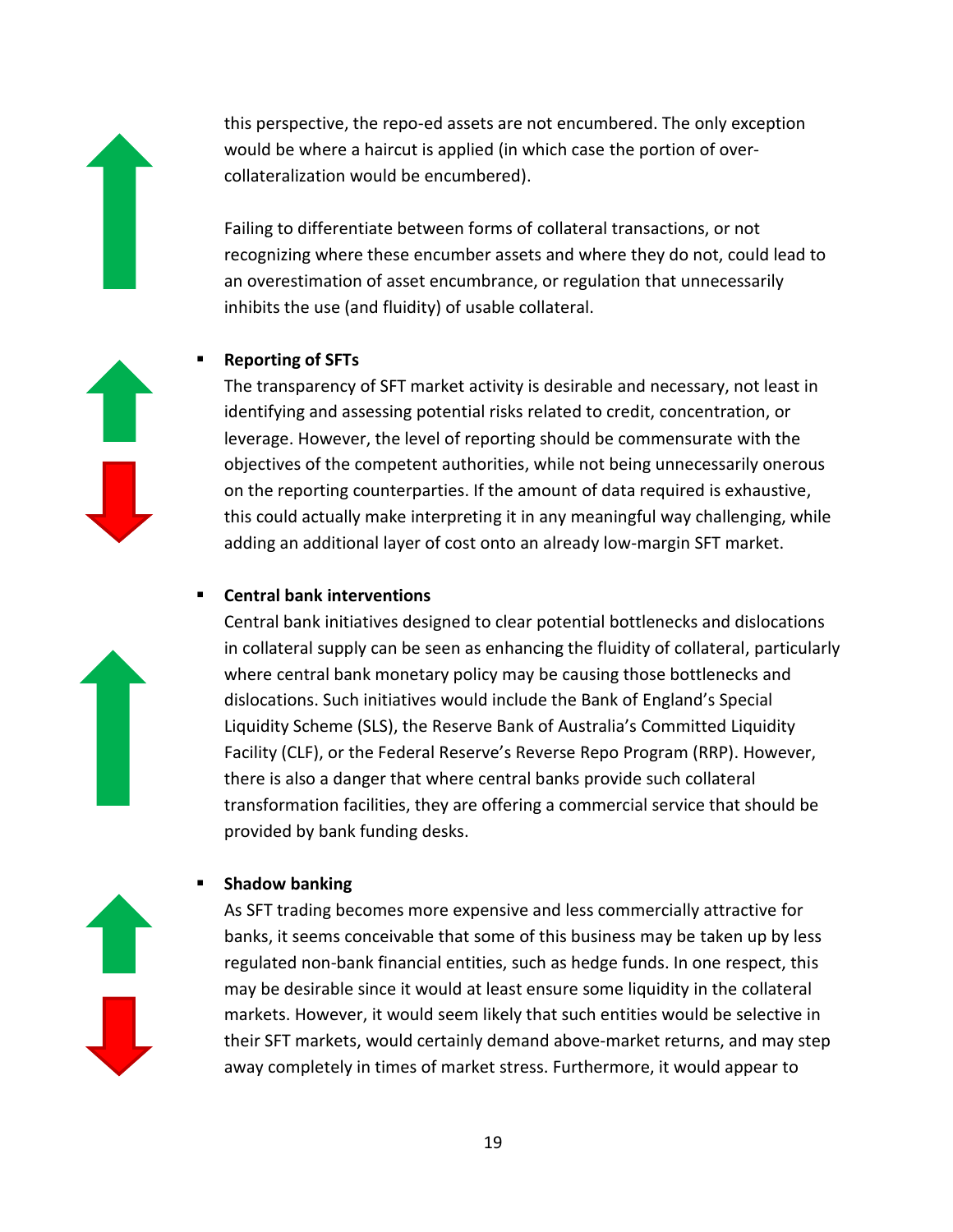defeat the purpose of regulation if markets simply moved to less regulated entities, and would probably only drive regulators to widen their scope<sup>18</sup>.

### **Financial Transaction Tax**

The proposed EU 11 Financial Transaction Tax (FTT), were it to be applied to SFTs, would severely impair the effective functioning of collateral markets. An ICMA study suggests that the size of the European repo market could be reduced by as much as 66%, with the market effectively closed for transactions under six months' maturity. Numerous other studies point to the deleterious impact that this would have on pricing and liquidity in both primary and secondary securities markets, and the indirect costs to the wider economy<sup>19</sup>.

#### **Collateral management**

 $\overline{a}$ 

Ultimately, the new market environment requires that banks, investors, and market users become more adept at managing their liquidity, collateral, and risk<sup>20</sup>. Collateral optimization will mean that assets are better sourced, priced, and allocated. As discussed in the previous section, for banks this will mean the de-silofication of liquidity and collateral management functions, and the establishment of cross-divisional funding desks.

While some banks seem to be leading the way in the integration of their various liquidity and collateral management units, others still have a lot of work to do in this respect.

<sup>&</sup>lt;sup>18</sup> See Recommendation 7 by the FSB: FSB, 2013, 'Strengthening Oversight and Regulation of Shadow Banking: [Policy Framework for Addressing Shadow Banking Risks in Securities Lending and Repos', August 29 2013](https://www.financialstabilityboard.org/publications/r_130829c.pdf)  $\frac{19}{19}$  Some studies on financial and economic impacts of the FTT:

<sup>(</sup>i) IRSG, 2014, 'Implications of a Financial transaction Tax for the European Regulatory Reform Agenda', [Special Interest paper, Deloitte LLP, published by the International Regulatory Strategy Group, City of](http://www.cityoflondon.gov.uk/business/economic-research-and-information/research-publications/Documents/Research-2014/Implications%20of%20a%20Financial%20Transactions%20Tax%20on%20the%20Regulatory%20Reform%20Agenda.pdf)  [London Corporation, and TheCityUK, January 2014](http://www.cityoflondon.gov.uk/business/economic-research-and-information/research-publications/Documents/Research-2014/Implications%20of%20a%20Financial%20Transactions%20Tax%20on%20the%20Regulatory%20Reform%20Agenda.pdf)

<sup>(</sup>ii) IRSG, 2013, 'Implications [of a Financial transaction Tax on Corporate and Sovereign](http://www.cityoflondon.gov.uk/business/economic-research-and-information/research-publications/Documents/research-2013/Impact-of-FTT-on-corporate-and-sovereign-debt-Final-PDF.pdf) Debt', a Special [Interest Paper, London Economics for the International Regulatory Strategy Group, published by the](http://www.cityoflondon.gov.uk/business/economic-research-and-information/research-publications/Documents/research-2013/Impact-of-FTT-on-corporate-and-sovereign-debt-Final-PDF.pdf)  [City of London Corporation, April 2013](http://www.cityoflondon.gov.uk/business/economic-research-and-information/research-publications/Documents/research-2013/Impact-of-FTT-on-corporate-and-sovereign-debt-Final-PDF.pdf)

<sup>(</sup>iii) Davis J et al, 2013, 'The Impact of the EU[-11 Financial Transaction Tax on End-Users, Oliver Wyman](http://www.afme.eu/WorkArea/DownloadAsset.aspx?id=9930)

<sup>(</sup>iv) [ICMA, 2013, 'Collateral damage: the impact of the Financial Transaction Tax on the European repo](http://www.icmagroup.org/assets/documents/Regulatory/Repo/Collateral-damage---the-impact-of-the-FTT-on-the-European-repo-market-April-2013.pdf)  [market and its consequences for the financial markets and the real economy', ICMA, April 2013](http://www.icmagroup.org/assets/documents/Regulatory/Repo/Collateral-damage---the-impact-of-the-FTT-on-the-European-repo-market-April-2013.pdf)

<sup>&</sup>lt;sup>20</sup> See: [Hauser A, 2013, 'The future of repo: too much or too little?', Speech by the Bank of England, June 2013](http://www.bankofengland.co.uk/publications/Documents/speeches/2013/speech665.pdf)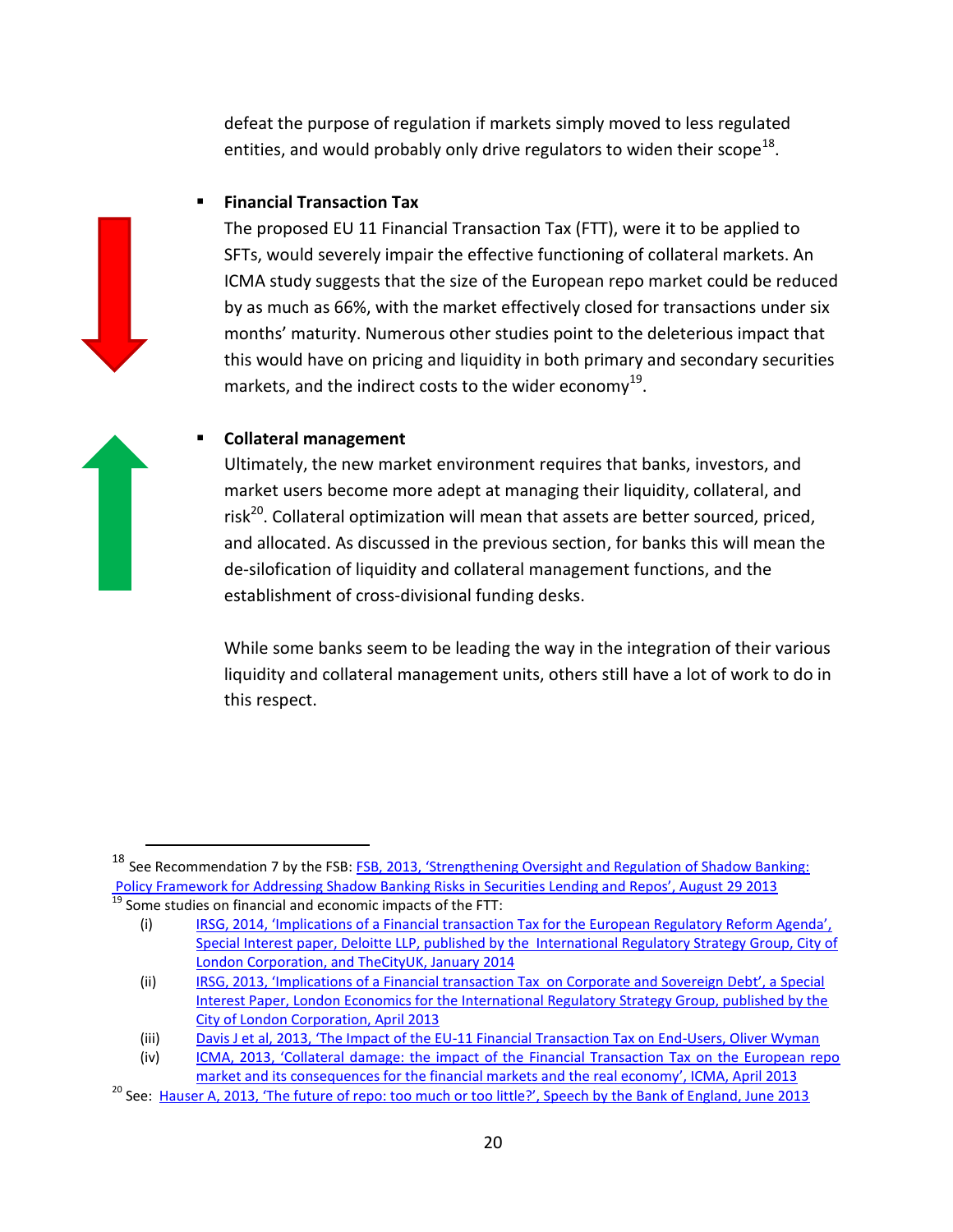## 5. The systemic risks of inhibiting collateral fluidity

It is quite possible that the predicted demand-supply imbalances for collateral may not be significant, and any dislocations are localized, short-term, and eventually corrected by price adjustments for HQA and other exogenous factors. Even as trading SFTs becomes more expensive for banks, increasing costs and reducing liquidity for investors and capital raisers, the capital markets may still be able to function, so long as funding markets are not completely impeded, and where non-banks are able to take up some of the responsibility for liquidity provision. The Eurozone's fragmented and dislocated settlement systems are a visible shortterm risk to collateral fluidity, but in time, these issues should resolve themselves.

There may be a valid argument that increasing the demand for collateral, while reducing its ability to move around the system, at least under normal market conditions, may not lead to the significant dislocations that some market practitioners and experts have predicted, and that the adverse impact for capital raisers, investors, and the broader economy, while significant, will not be cataclysmic. Where this is unlikely to hold true, however, is where markets become stressed.

In stressed circumstances, it is likely that demand for HQA and HQLA will increase, as lenders of cash require more and better security, banks look to bolster their liquidity buffers, and margin requirement increase in line with higher volatility. Meanwhile, the supply of usable collateral is likely to decrease, as asset credit concerns narrow the pool of eligible securities for many transactions, and net lenders of securities become more discerning about their counterparty credit.

Again, this may be fine, if collateral fluidity is able to adjust for the demand-supply imbalance shock. If, however, fluidity is inhibited, then we have the ingredients for the perfect collateral and liquidity storm (See Figure 4). In this situation, capital markets could grind to a stand-still, affecting the ability of governments and corporations to raise funding, while investors would face escalating risks not only to their returns, but to their capital.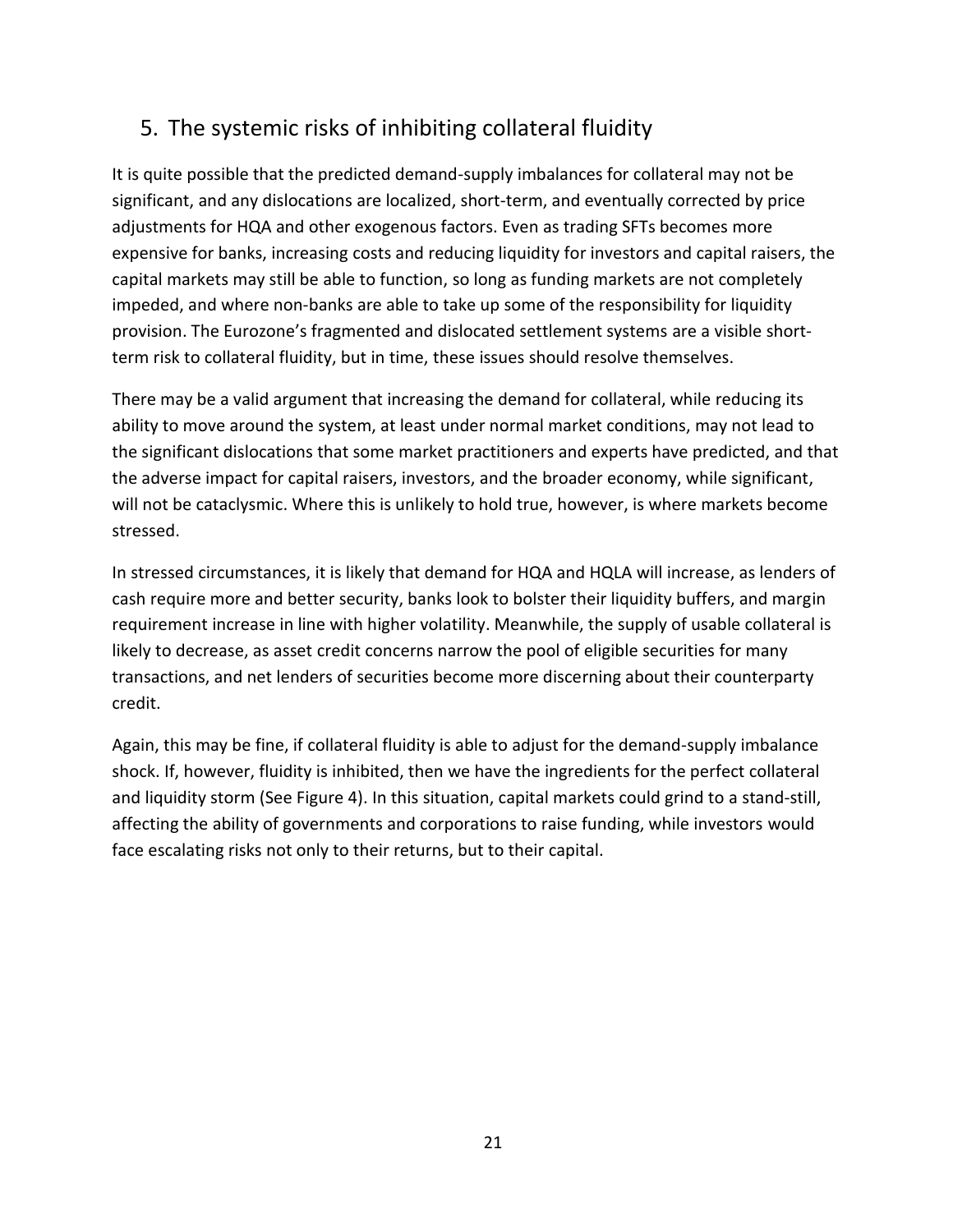

### **Figure 4: Collateral disequilibrium under stressed market conditions**

If, however, fluidity is not inhibited, then the markets may be able to ride the storm. So long as bank funding desks can continue to make markets and provide intermediation in SFTs (particularly for liquid, low-risk HQA and HQLA), the costs and risks for non-banks to lend these assets are not prohibitive, unencumbered collateral is not restricted from being re-used, and there are alternatives to centrally-cleared SFTs, then the funding markets should continue to function (see Figure 5); just as the repo markets did throughout the 2007-11 financial crisis.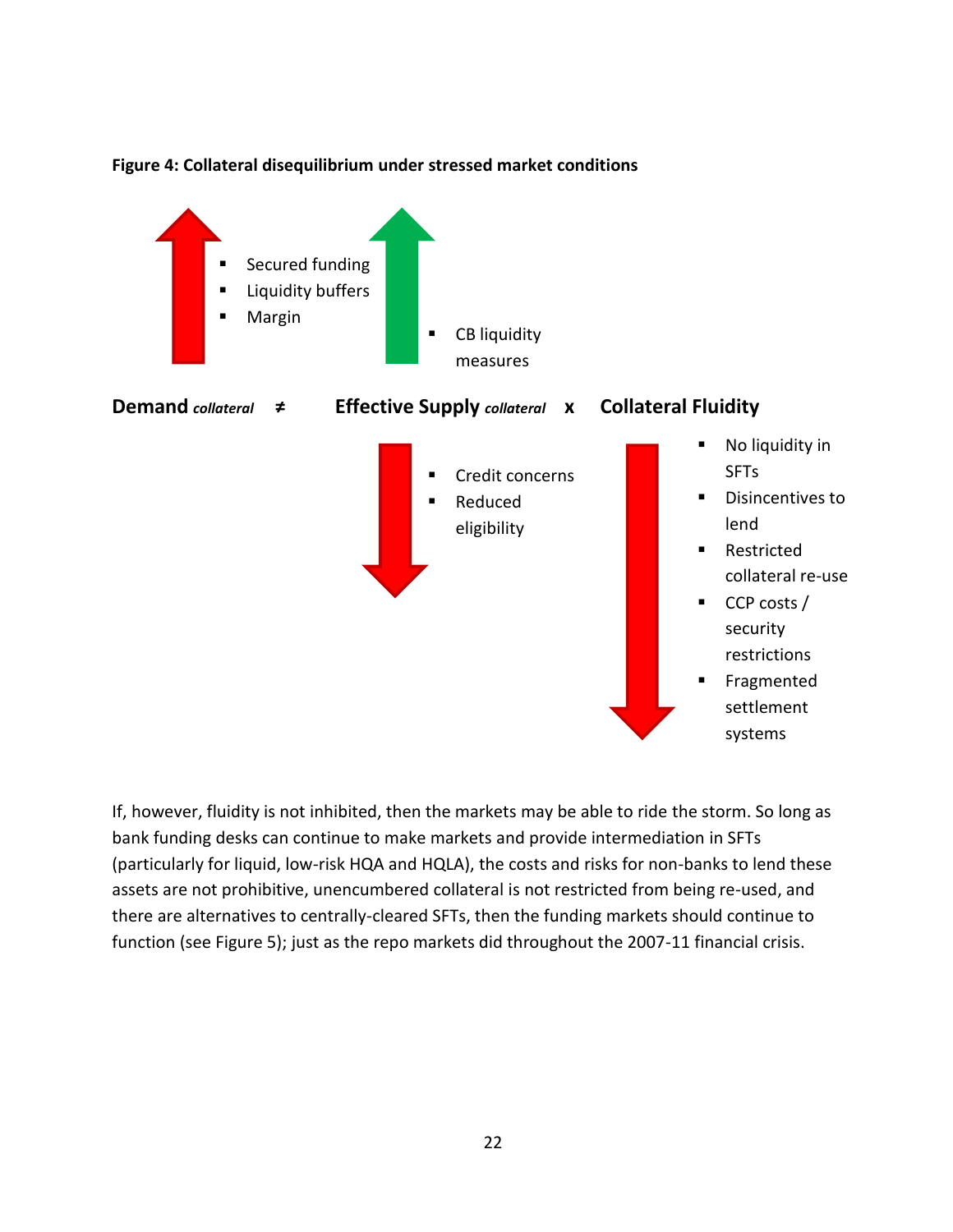

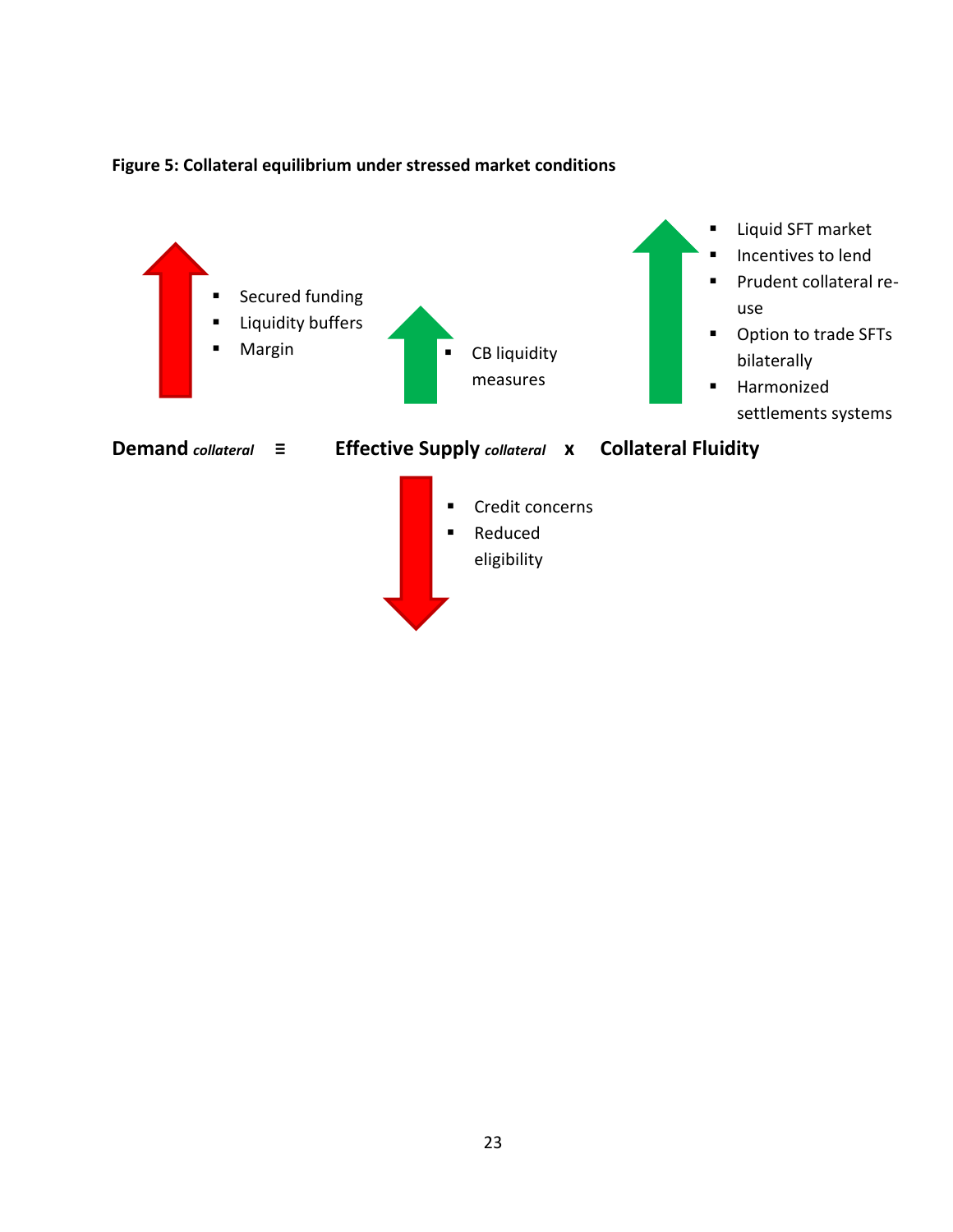## 6. Conclusion: the coupling of regulation and collateral

It is broadly understood and accepted that global financial markets require a sound and robust regulatory framework to enhance market stability and efficiency, to protect investors and savers, and to identify and reduce systemic risks. What happened in 2007-11 must never happen again. Of course, this remediation will come at a cost, as bank balance sheets, the use of leverage, hedging, and transacting itself, all become more expensive. Regulators, however, might argue that this cost is justifiable in light of the regulatory objectives, and that it is borne by not only banks and financial institutions (which is already being reflected in significant deleveraging), but is disseminated throughout the whole economy.

Collateral, too, will play an ever more critical role in underpinning the stability and efficiency of financial markets, as secured funding, sufficiently margined derivatives trading, and rigorous liquidity requirements become the norm in the new market environment. This, too, will come at a cost, making high quality assets more expensive, and increasing the risks of demand-supply imbalances and short-term dislocations.

However, even with more stringent regulation and greater demand for collateral, so long as collateral is still free to move around the system, we may feel comfortable with the assumption that financial markets will continue to function, even if somewhat inefficiently, at least under benign conditions. However, if collateral fluidity is inhibited, this poses a risk to the overall functioning of the markets, which will become more pronounced under conditions of market stress. This could not only freeze funding and capital markets, but would have serious repercussions throughout the whole economy (see Box 4).

If banks find it economically inefficient, or are restricted by regulation from supporting the critical functions of sourcing, pricing, managing, and mobilizing collateral, and the infrastructure is not in place for the efficient mobilization of collateral, then the basic intermediation roles of banks and financial markets - that of maturity, risk, and credit transformation - would be undermined. For all the good work and best intentions of financial regulation, we would be embedding systemic risks.

Sound regulation is essential for the efficient and stable functioning of the global funding and capital markets that support our economies. So is collateral. In this respect, regulation should not only avoid inhibiting collateral fluidity, but, where possible, it should aim to enhance it.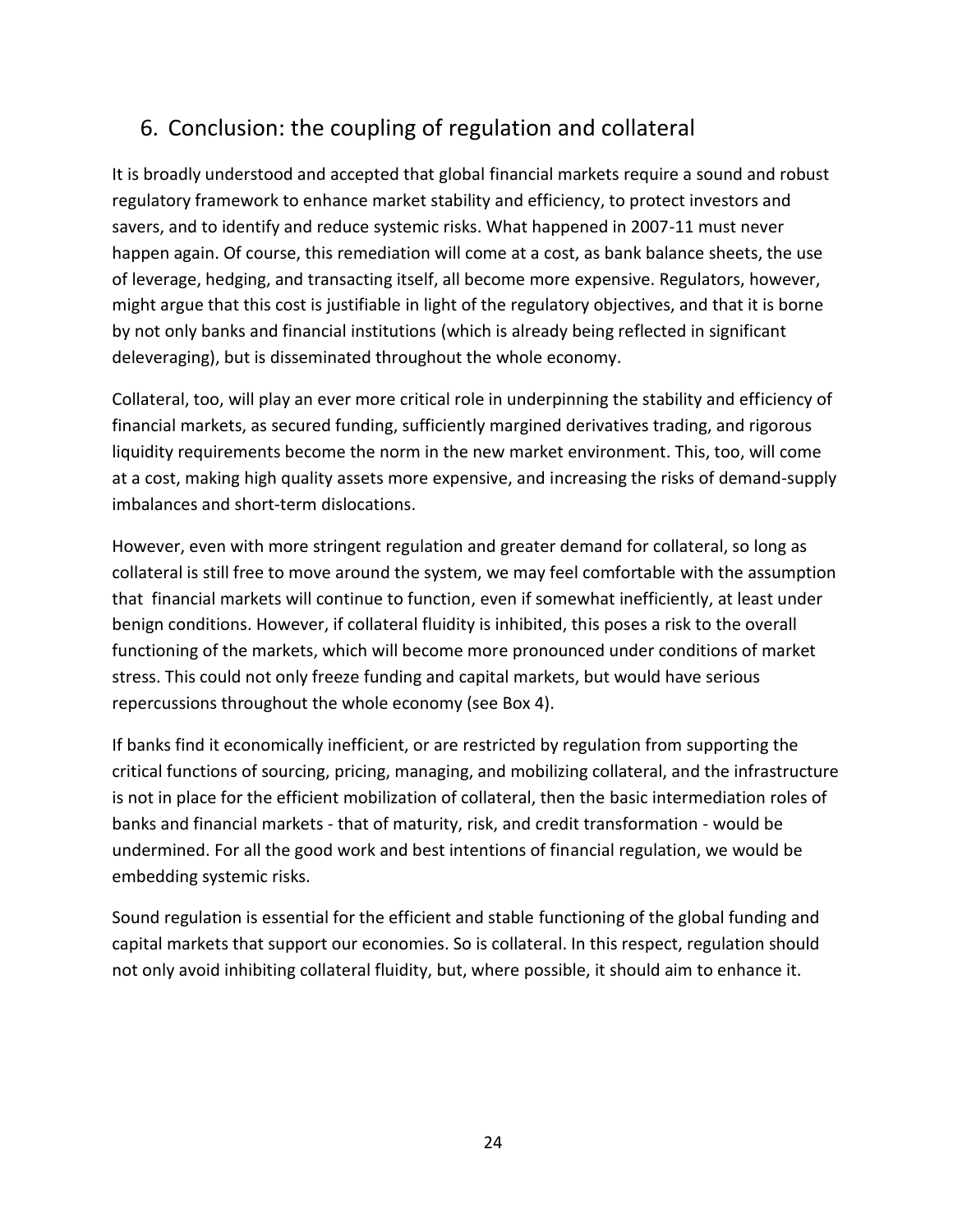### **Box 4: The impact of inhibiting collateral fluidity**

For the markets:

- **EXEC** Less liquid secondary markets for securities
- **Greater asset price volatility**
- Hedging, and the pricing and management of risk, becomes more difficult
- Greater execution risks for investors

For the economy:

- Reduced investment in capital and businesses
- Higher borrowing costs for governments
- **Increased costs for corporate capital raisers**
- **Increased cliff-effect risks for pension and other institutional investment** funds
- **More onus on central banks to support the markets**
- Dampening effects on GDP and economic growth
- **Increased systemic risks to the financial system that will be crystallized** under conditions of market stress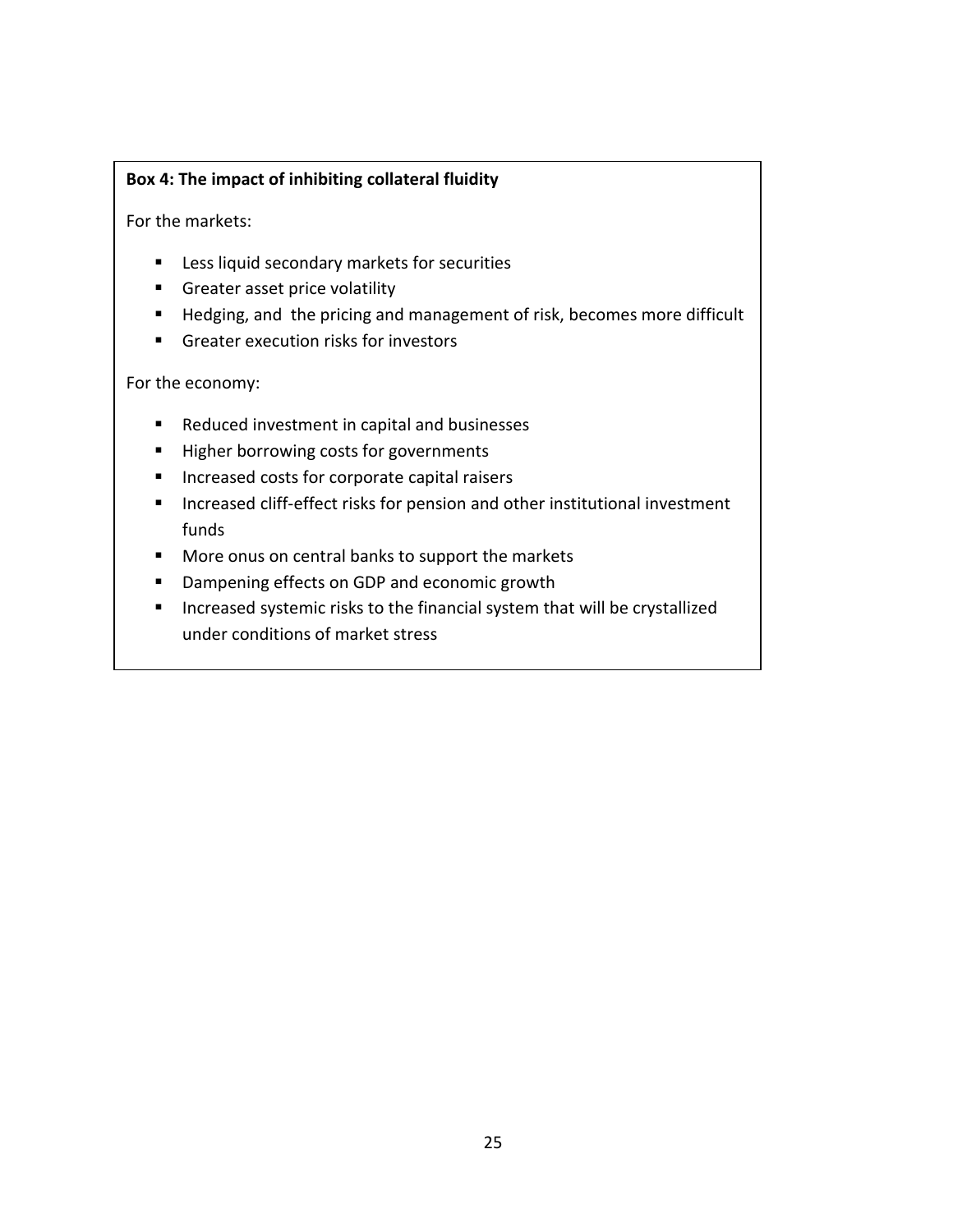# Glossary

| <b>ABS</b>    | <b>Asset Backed Securities</b>                                |
|---------------|---------------------------------------------------------------|
| <b>BCBS</b>   | <b>Basel Commission on Banking Supervision</b>                |
| <b>BIS</b>    | <b>Bank for International Settlements</b>                     |
| <b>BOE</b>    | <b>Bank of England</b>                                        |
| <b>CA</b>     | <b>Collateral Assets</b>                                      |
| CB            | <b>Central Bank</b>                                           |
| <b>CCP</b>    | <b>Central Counterparty</b>                                   |
| <b>CDS</b>    | Credit Default Swap                                           |
| CeBM          | <b>Central Bank Money</b>                                     |
| <b>CESAME</b> | Clearing and Settlement Advisory and Monitoring Experts Group |
| <b>CGFS</b>   | Committee on the Global Financial System                      |
| <b>CICF</b>   | <b>Collateral Initiatives Coordination Forum</b>              |
| <b>CLF</b>    | <b>Committed Liquidity Facility</b>                           |
| CoBM          | <b>Commercial Bank Money</b>                                  |
| <b>COGESI</b> | Contact Group on Euro Securities Infrastructure               |
| <b>CSD</b>    | <b>Central Securities Depository</b>                          |
| <b>CSDR</b>   | <b>Central Securities Depository Regulation</b>               |
| EBA           | <b>European Banking Authority</b>                             |
| EC            | <b>European Commission</b>                                    |
| <b>ECB</b>    | European Central Bank                                         |
| <b>EMIR</b>   | European Market Infrastructure Regulation                     |
| <b>ERC</b>    | European Repo Council                                         |
| EU            | <b>European Union</b>                                         |
| <b>FSB</b>    | <b>Financial Stability Board</b>                              |
| <b>FTT</b>    | <b>Financial Transaction Tax</b>                              |
| <b>GMRA</b>   | Global Master Repurchase Agreement                            |
| <b>HQA</b>    | <b>High Quality Assets</b>                                    |
| <b>HQLA</b>   | <b>High Quality Liquid Assets</b>                             |
| <b>ICMA</b>   | <b>International Capital Market Association</b>               |
| <b>ICSD</b>   | <b>International Central Securities Depository</b>            |
| IM            | <b>Initial Margin</b>                                         |
| <b>IMF</b>    | International Monetary Fund                                   |
| <b>IOSCO</b>  | <b>International Organization of Securities Commissions</b>   |
| <b>IRS</b>    | <b>Interest Rate Swap</b>                                     |
| <b>ISDA</b>   | International Swaps and Derivatives Association               |
| <b>LCR</b>    | <b>Liquidity Coverage Ratio</b>                               |